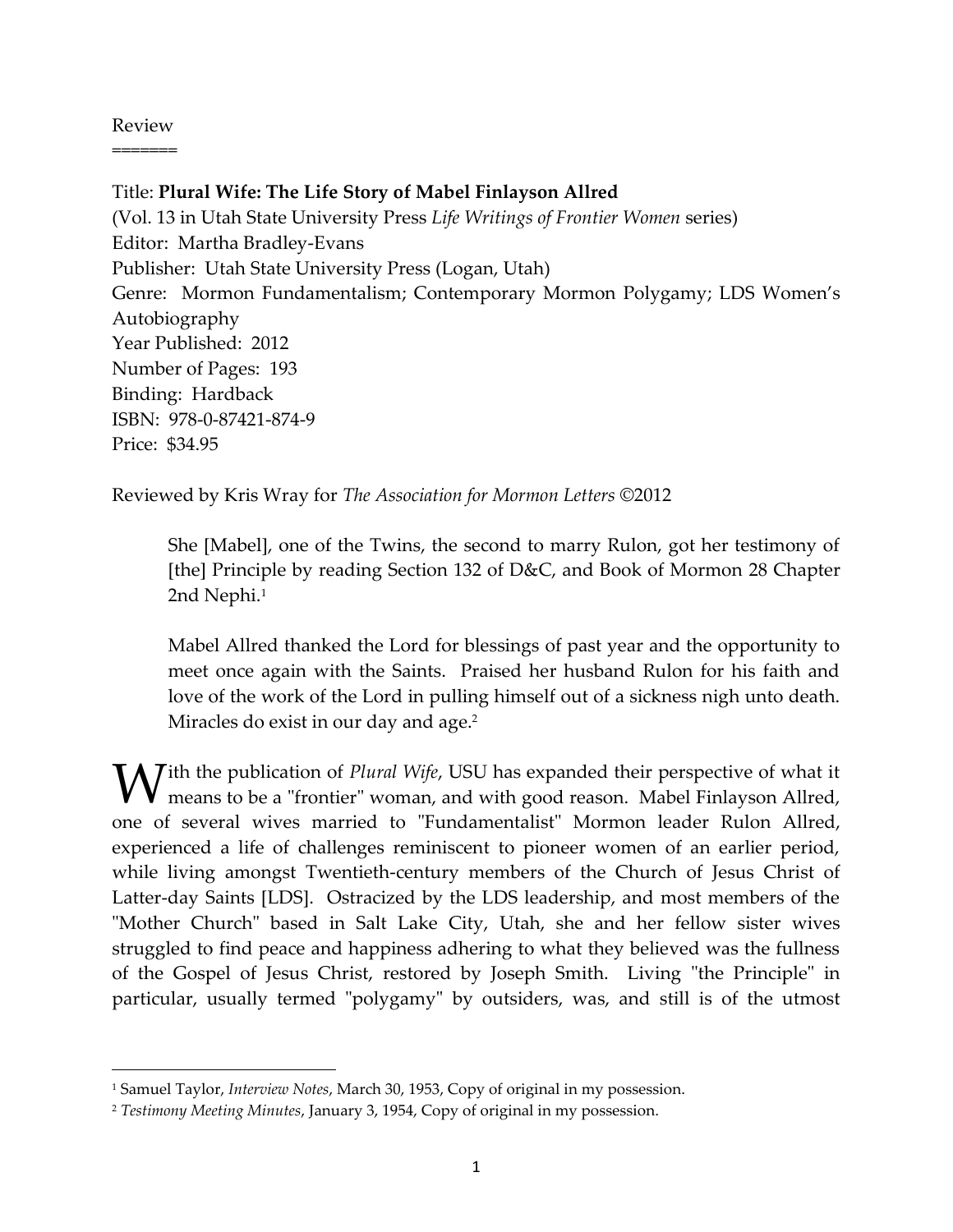importance to Fundamentalists striving to comply with what founding men of Mormonism taught were essential laws for achieving exaltation.

Martha Bradley-Evans has done a commendable job of editing the manuscripts, written between 2000 and 2004, by sticking close to the original versions penned by Mabel herself. The first sixty-one pages of the book are written by Bradley-Evans, and contain a historical summary of segments of the Fundamentalist Mormon movement affiliated with Lorin C. Woolley, along with references to Mabel Allred's connections to those events. I found the editor's rendition to be a fairly good introduction for understanding the background of Rulon and Mabel Allred's experiences, particularly for people reading this type of history for the first time. I do wish she would have employed more sources contemporary with the story, and explored a bit deeper how the Fundamentalists themselves interpret their own history, in order to better capture the mindset of Mabel Allred. An index would have been useful also. There are a few unfortunate errors that should have been avoided. Without parroting what the editor covers in her introduction, I will make several comments on some of the issues she tackles, or does not tackle, for those of us immersed in studying the details of Mormon Fundamentalism and its history. If this is not your cup of tea, you may want to skip down to the section of this review entitled "Mabel's Story," or, if you are looking for a quick summary of the whole book, go to the end of this review.

### **INTRODUCTION**

or the sake of brevity, I will refer to Martha Bradley-Evans as "the editor." I am not  $\Gamma$  are the sake of brevity, I will refer to Martha Bradley-Evans as "the editor." I am not a member of any Fundamentalist Mormon group, so anything I write should not be accepted as representative of what they believe or teach. These are simply observations on things written in this book.

Page 4 – The editor states that excommunications of new polygamists began "after the 1920s," while the first excommunications for post-Manifesto plural marriages actually began in the early teens of the Twentieth-century, such as John W. Taylor's, who lost his membership in the LDS Church on March 28, 1911.<sup>3</sup> More disciplinary actions against others soon followed. The editor writes that "the antecedent" of the Fundamentalist Mormon history begins with the Manifesto of 1890. It's important to point out the actions and attitude of Wilford Woodruff's predecessor, President John Taylor, who, despite acts of Congress against plural marriage, and a reward for his capture, continued to advocate living the laws of God over what he perceived as

<sup>&</sup>lt;sup>3</sup> Fred Collier, *The Trials of Apostle John W. Taylor and Matthias F. Cowley, Doctrine of the Priesthood Vol. 4,* No. 1 (Salt Lake City, UT: Collier's Publishing Co., 1987). I have copies of the excommunication trials of a number of other men who were "handled" by the Church around the same time.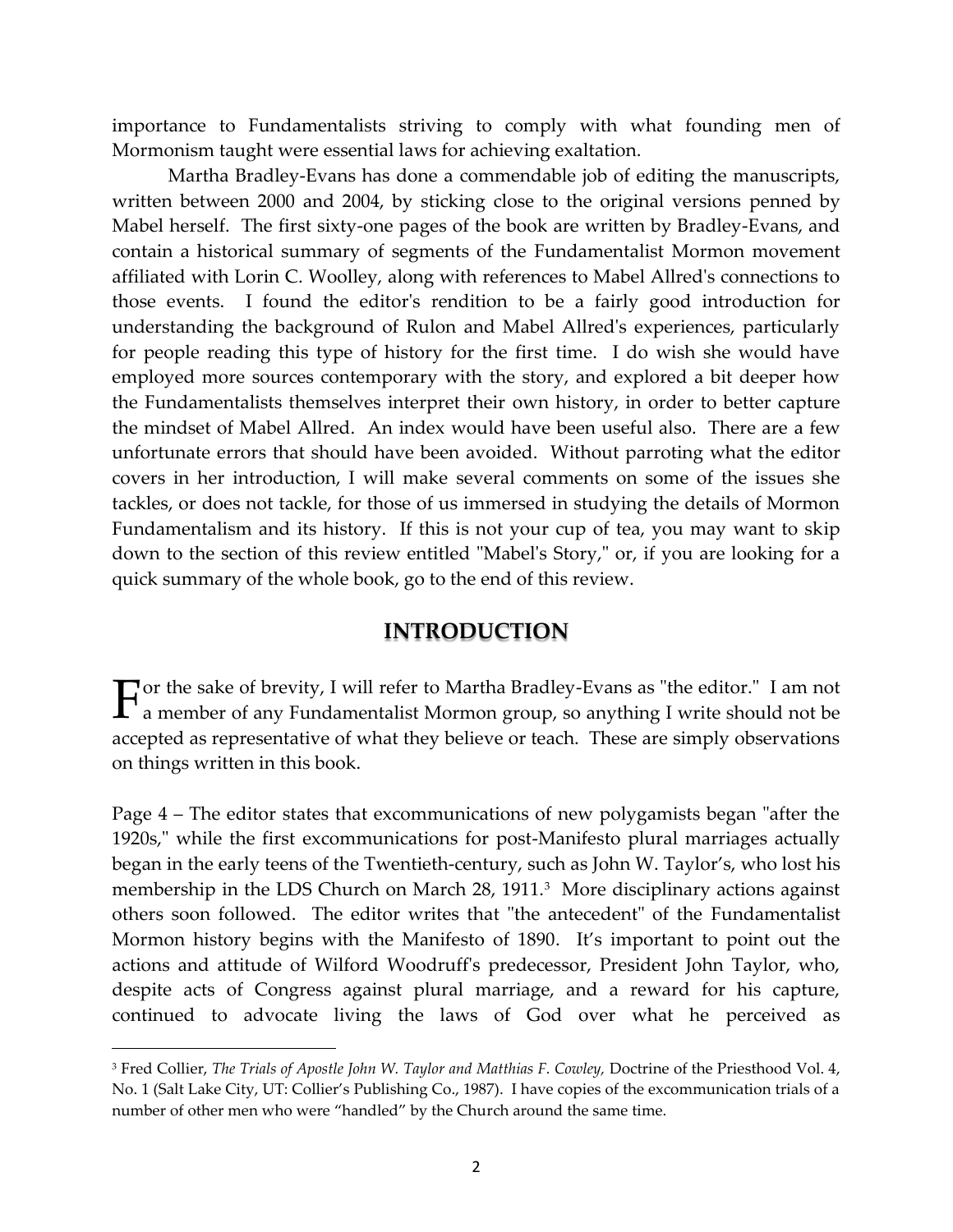unconstitutional laws of men. He died in 1887 while hiding from Federal officials. As the editor indicates, the Manifesto was not included into the official cannon of the LDS Church until some years later. Evidence suggests Woodruff himself married a plural wife after the Manifesto, in 1897, along with several hundred other post-Manifesto polygamists.<sup>4</sup> Even so, Woodruff would repeat the story several times during his life that God "had inspired me to issue the manifesto and if he had not done so I should never have taken that course... The principle of plural marriage will yet be restored to this Church, but how or when I cannot say."<sup>5</sup> It was actually a series of additional subsequent manifestos and official statements that closed the door for LDS Church sanctioned plural marriages anywhere in the world.

Page 7 – Leroy Johnson is called the "prophet" by the editor, but that term was rarely used to describe leaders of the Fundamentalist Church of Jesus Christ of Latter-day Saints (FLDS) until Rulon Jeffs in the 1980s. And lastly, the folks who accepted Leroy Johnson and later Jeffs as their head were not incorporated as the "Fundamentalist Latter Day Saints," but as the "Fundamentalist Church of Jesus Christ of Latter-day Saints" on February 6, 1991.<sup>6</sup> This may seem a moot point, but you can bet the LDS Church based in Salt Lake City would encourage authors to use "Church of Jesus Christ of Latter-day Saints," in place of "Church of Latter-day Saints."

Page 9 – The editor asserts that Fundamentalists locate their claims to continued priesthood authority to perform plural marriages to "an alleged visit of Joseph Smith to President John Taylor as he hid from Federal officials in September 1886 at his home in Centerville, Utah[.]" To clarify, Fundamentalist Mormons who claim their authority through Lorin C. Woolley [mainly The Apostolic United Brethren (AUB), The Fundamentalist Church of Jesus Christ of Latter-day Saints (FLDS), The Work of Jesus Christ (Centennial Park, or "CP"), The Latter Day Church of Christ/Davis County Cooperative Society (Kingstons), The Church of Jesus Christ of Latter-day Saints and Kingdom of God (Naylor-Nielsen group {"group" herein is used for lack of a better term}), The Bountiful Group (Winston Blackmore group), The Righteous Branch of Christ's Church (Peterson group), the Thompson groups, and various other independent groups and individuals] do trace it back to a visitation of Joseph Smith—

<sup>4</sup> B. Carmon Hardy, *Solemn Covenant: The Mormon Polygamous Passage* (Urbana and Chicago: University of Illinois Press, 1992), 227-232, 389-425.

<sup>5</sup> Edward Leo Lyman (Editor), *Candid Insights of a Mormon Apostle: The Diaries of Abraham H. Cannon, 1889- 1895* (Salt Lake City, UT: Signature Books, 2010), April 2, 1891, p196.

<sup>6</sup> *Articles of Incorporation for the Corporation of the President of the Fundamentalist Church of Jesus Christ of Latter-day Saints*, Approved February 6, 1991, by the Utah Department of Commerce, Copy in my possession.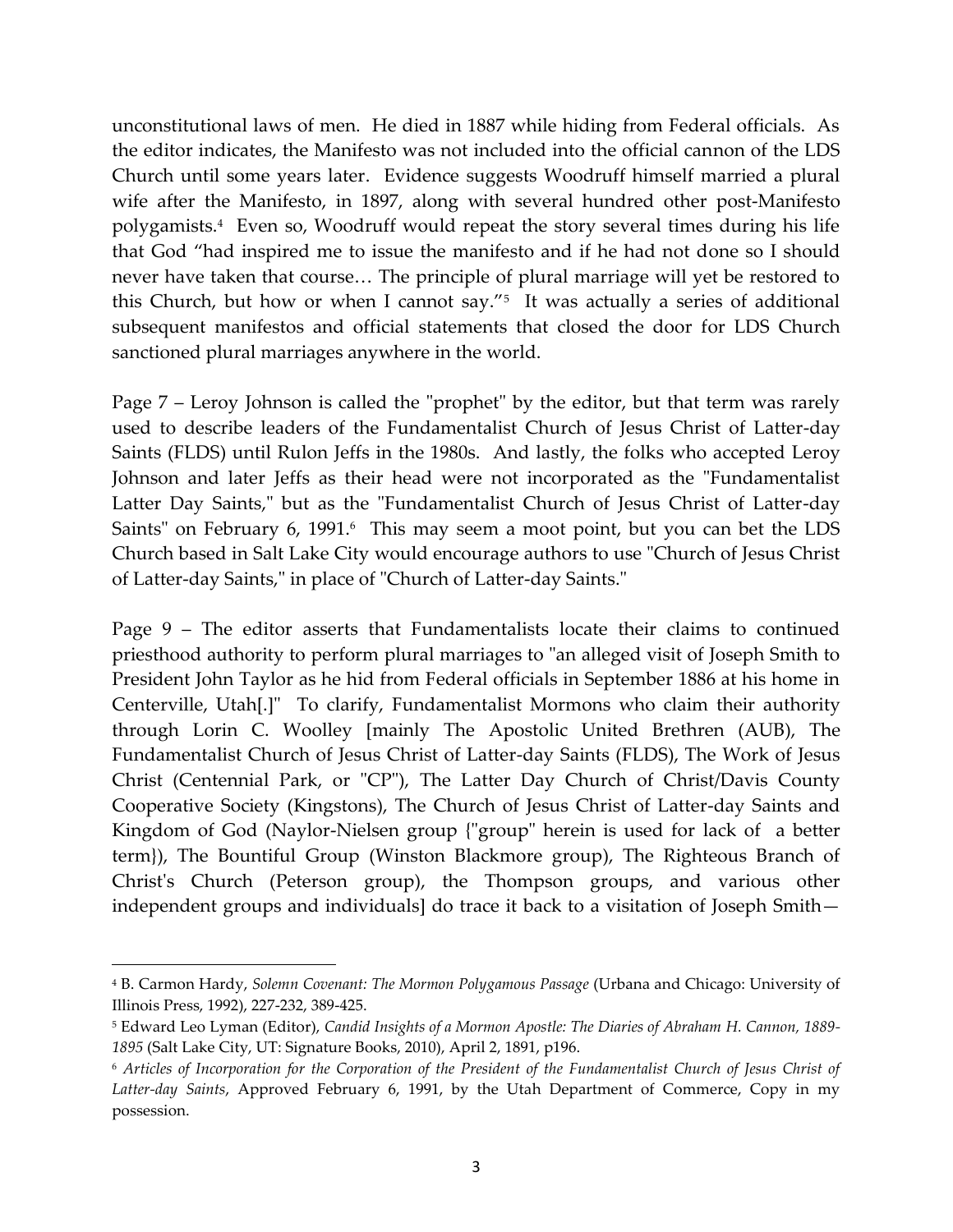and Jesus Christ—to John Taylor, which is said to have occurred in the home of John W. Woolley, where President Taylor was then in hiding.

Other Fundamentalist Mormons, such as The Church of the Firstborn, The Church of the Firstborn of the Fullness of Times, and other various LeBaron factions, The True and Living Church of Jesus Christ of Saints of the Last Days (TLC), and The Restorers/School of the Prophets (Robert Crossfield group), claim authority unrelated to the 1886 meeting and Lorin C. Woolley.<sup>7</sup>

The editor confuses the names of the ten men put under covenant to defend plural marriage, according to Lorin C. Wooley's 1929 reminiscence of the September 27, 1886 meeting, with the five men Woolley claims were set apart after the meeting to perform and perpetuate plural marriages [in order ordained]: John W. Woolley, George Q. Cannon, Lorin C. Woolley, Charles H. Wilcken, and Samuel Bateman.<sup>8</sup>

While the details of what really occurred with President Taylor during that period of his hiding on "the underground" will probably be debated for years to come, the importance for the Fundamentalists of the September 27, 1886 revelation to Taylor is certain. Much could be said regarding this document, but suffice it to say that its content, combined with the LDS Church leaders questioning its authenticity for some time, was fuel in the fire for those involved with the burgeoning movement.<sup>9</sup> For example, in a series of interviews that my wife and I conducted with Owen Allred (Mabel's brother-in-law) during the year 2000, he told us several times that his father, B. Harvey Allred, had gotten ahold of a letter in which Joseph F. Smith acknowledged the 1886 revelation as being legitimate because he had been told about it by John Taylor himself upon returning home from his mission to Hawaii. Owen lamented that during the raids of 1944 the letter was taken from them by the authorities and never returned. His belief was that the FBI had turned that document and others over to people within the LDS Church who could make sense of what had been seized. He wondered if it was

<sup>7</sup> For more information, see Anne Wilde, "Fundamentalist Mormonism: Its History, Diversity and Stereotypes, 1886-Present," Newell G. Bringhurst and John C. Hamer (Editors), *Scattering of the Saints: Schism within Mormonism* (Independence, MO: John Whitmer Books, 2007), 258-289.

<sup>8</sup> Joseph W. Musser, *Order of Ordinations According to Lorin C. Woolley* (1930), Copy of original in my possession.

<sup>9</sup> LDS First Presidency, "*Official Statement*," June 17, 1933, Church Section of *The Deseret News*, June 17, 1933:

As to this pretended revelation it should be said that the archives of the Church contain no such revelation; the archives contain no record... from the absence in the Church archives of any evidence whatsoever justifying any belief that such a revelation was given, we are justified in affirming that no such revelation exists... since this pretended revelation, if ever given, was never presented to and adopted by the Church or by any council of the Church... the said pretended revelation could have no validity and no binding effect and force upon Church members, and action under it would be unauthorized, illegal, and void.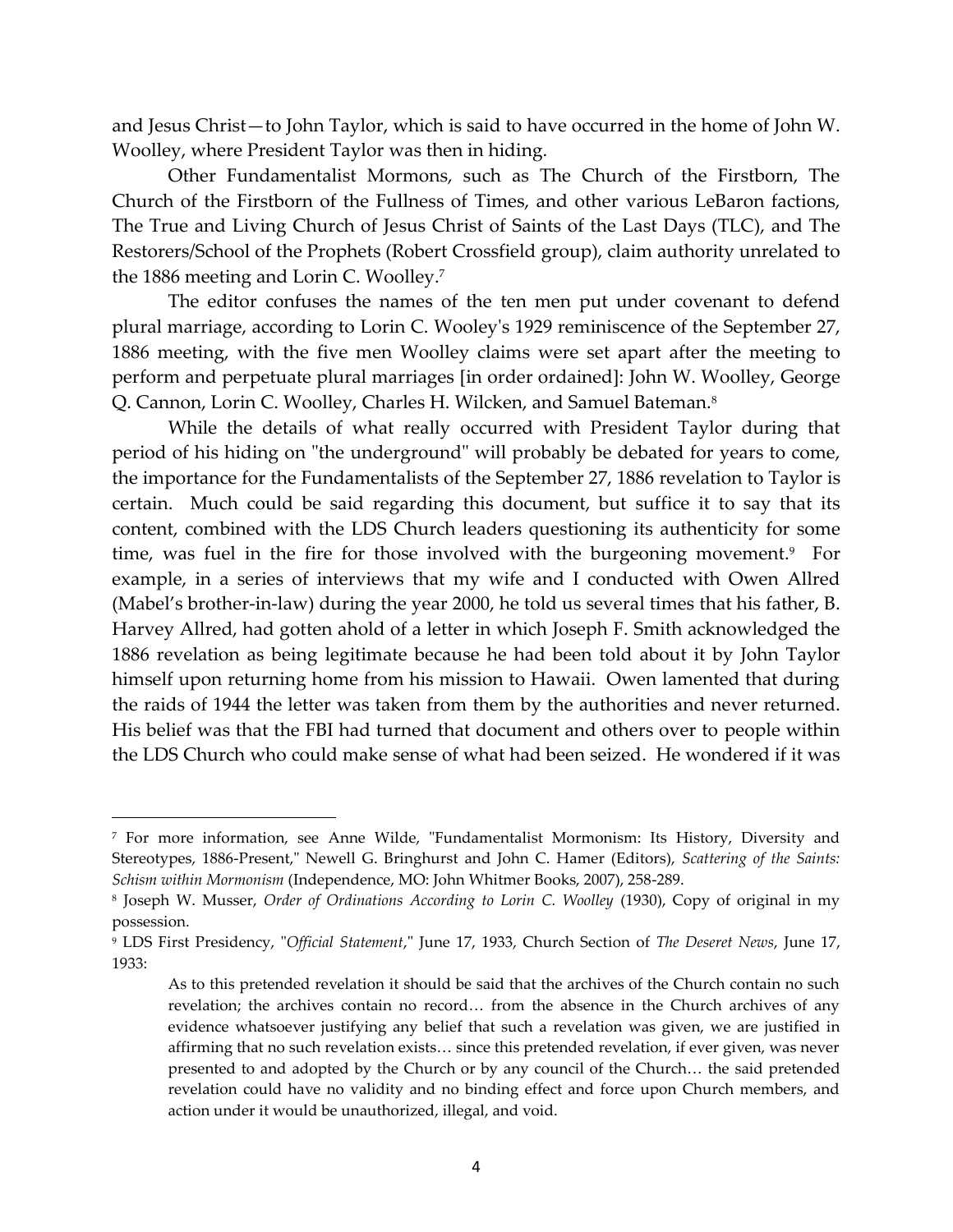stolen due to the potent nature anything having to do with the 1886 revelation had for the potential growth of the Fundamentalist movement.

Recorded in John Taylor's handwriting, and located in his papers by his son John W. at the time of his father's death, the revelation was in response to questions President Taylor had concerning the "new & everlasting covenant." Even today there are those who say the answer given by "the Lord" had nothing to do with plural marriage, while others are adamant that it is specifically discussing "the Principle." I was surprised that the editor did not include it, considering the weight it carries in the Fundamentalist's understanding of the 1890 Manifesto and their calling to perpetuate plural marriage:

#### Sept 27 1886

My son John: You have asked me concerning the new  $&$  eve $\leq$ r>lasting covenant & how far it is binding upon my peo[ple]. Thus saith the Lord[:] All commandments that I give must <be obeyed by those calling themselves by my name> unless they are revoked by my [sic-me] or by my authority and how can I revoke an everlasting covenant for I the Lord am everlasting & my everlasting covenants cannot be abrogated nor done away with; but they stand for ever. Have I not given my word in great plainness on this subject? Yet have not great numbers of my people been negligent in the observance of my law & the keeping of my commandments and yet have I borne with them these many years & this because of their weakness [and] because of the perilous times & furthermore it is more pleasing to <me> that men should use their free agency in regard to these matters. Nevertheless I the Lord do not change & my word & my covenants & my law do not [change] & as I have heretofore said by my servant Joseph[:] all those who would enter into my glory must & shall obey my law & have I not commanded men that if they were Abrahams seed & would enter into my glory they must do the works of Abraham. I have not revoked this law nor will I for it is everlasting & those who will enter into my glory must obey the conditions thereof, even so amen.<sup>10</sup>

Page 10 – When the editor writes that the expanding story of Lorin Woolley "launched a new church, an offshoot of Mormonism," it's important to point out that this is not how Fundamentalists such as Woolley and Rulon Allred viewed things. The sermon of Leroy Johnson, quoted on page 8, better represents how earlier Fundamentalists who trace their authority back to the 1886 meeting with John Taylor understood their relationship to the Mother Church. Many members of the Allred group, particularly in

<sup>10</sup> John Taylor, *September 27, 1886 Revelation*, LDS Archives (Salt Lake City, UT), Copy of original in my possession.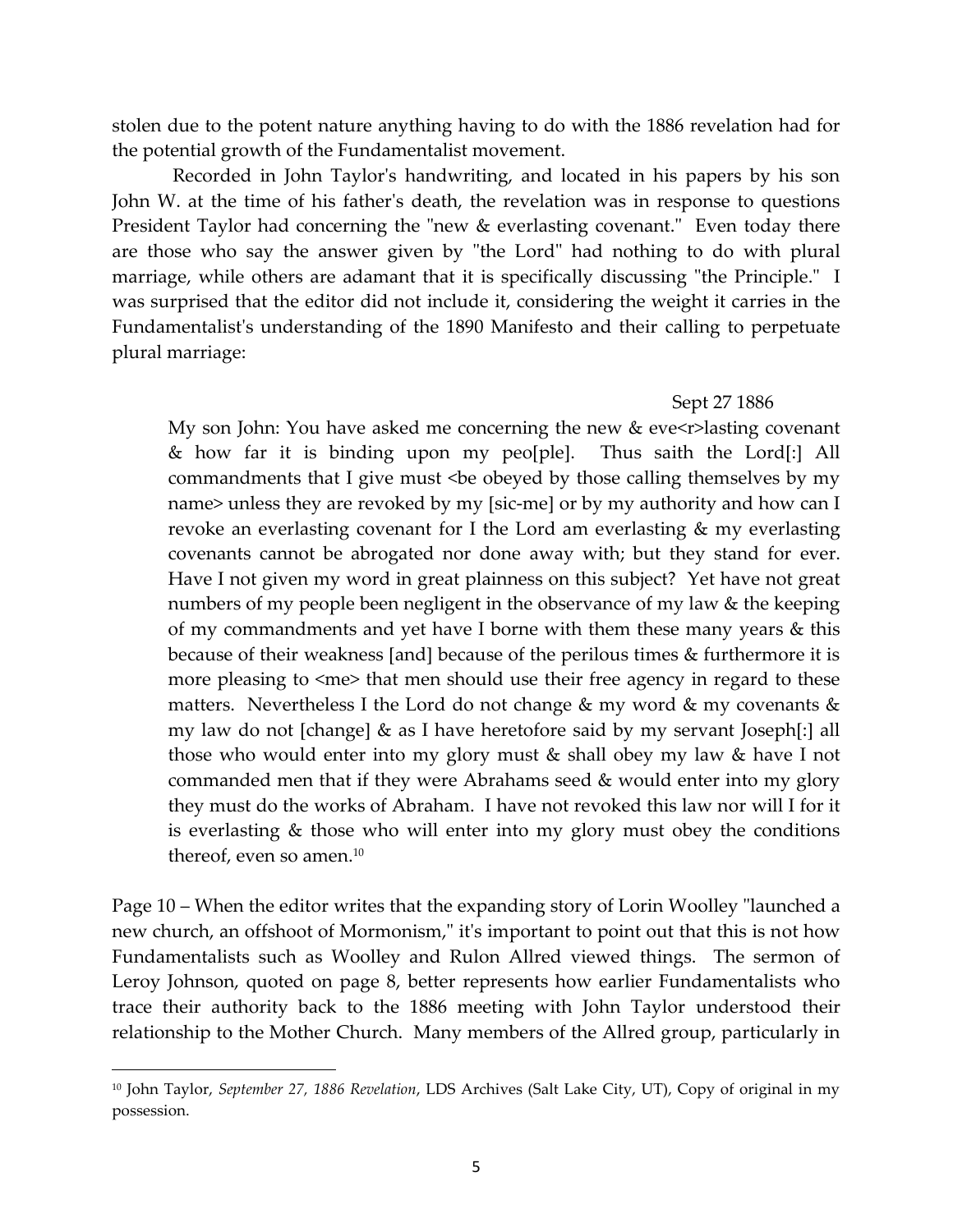the past, made it clear that they were not a "church," but believed they were part of the LDS Church, regardless of whether the LDS Church hierarchy accepted that position or not. That is still true among leaders of the Apostolic United Brethren today.

The editor makes the statement that not all of the men who were purported to have been with John Taylor during the 1886 meetings in question would associate with or lead the Fundamentalists. She might have also mentioned that by the time the Twentieth-century Fundamentalist Mormons felt that it was necessary to call others to help perpetuate their mission, all of the other men who were said to have been ordained by President Taylor were dead, with the exception of John and Lorin Woolley, so they could not have been associated with, let alone have led, the Fundamentalists. Skeptics of the Woolleys declare that's exactly why Lorin waited until the 1920s to form the Council of Seven Friends.<sup>11</sup>

Page 13 – The editor states that at the death of Leslie Broadbent, successor to Lorin C. Woolley, John Y. Barlow claimed that Broadbent had ordained him as "the senior member and rightful president of the council," and cites interviews of Joe Thompson and Rulon Allred by Lyle O. Wright as the source. But Wright's thesis does not make such a claim for Barlow, Thompson, or Allred. In fact, Barlow succeeded Broadbent based solely on his position as senior member of the Council of Seven Friends. I have yet to find any statement by John Y. Barlow that he was specifically ordained or set apart by Leslie Broadbent as the "rightful president" of the Council before Broadbent's sudden death, which surprised everyone. Elden Kingston, on the other hand, did claim he had been selected as the rightful heir to Broadbent, but very few people, other than his immediate family and a few others, accepted his stand.

Page 15 – While it is true that several names were used to describe the office held by members of the Council of Seven, the primary term used became "High Priest Apostles," a term partially taken from an interpretation of Doctrine and Covenants 84:63. The editor states that Lorin C. Woolley ordained Joseph W. Musser "the senior member of the council" and the "President of the Priesthood." Joseph W. Musser, nor anyone else, ever claimed such a thing for himself, before or after the death of Woolley. Musser became the senior member of the Council and President of the Priesthood upon the death of John Y. Barlow, who had succeeded Leslie Broadbent, although Musser did later tell several men he had been chosen as Leslie Broadbent's "Second Elder" prior to Broadbent's death.<sup>12</sup>

<sup>&</sup>lt;sup>11</sup> For critical histories of Lorin C. Woolley and the Fundamentalist Mormon movement in general, see J. Max Anderson, *Mormon Fundamentalism: A Study in the Foundational Claims of Contemporary Polygamous Sub-Cultures* (Publishing House, n.d.), and the more up-to-date Brian C. Hales, *Modern Polygamy and Mormon Fundamentalism: The Generations after the Manifesto* (Salt Lake City, UT: Greg Kofford Books, 2006). <sup>12</sup> *Diary of Joseph Lyman Jessop* (Privately published), April 21, 1953, Vol. 3:196-197.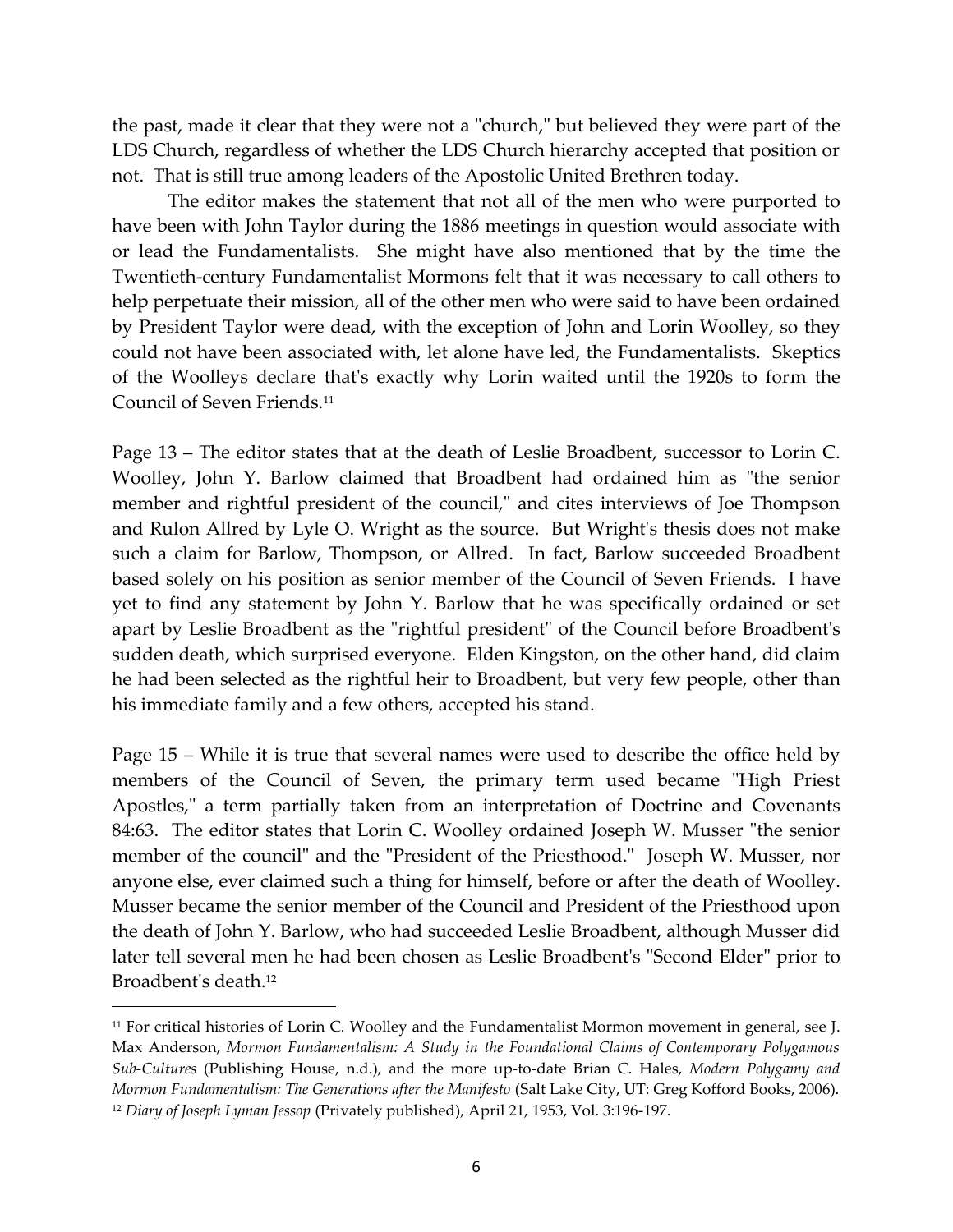Pages 15-16 – When discussing Byron Harvey Allred's book, *A Leaf in Review*, the editor brands it the "single most influential piece of literature of early fundamentalism," and then concludes that it "became wildly important to those who continued to practice plurality throughout the Wasatch Front." B. Harvey Allred and Lorin Woolley had been friends for years, serving a proselytizing mission together for the LDS Church in the late 1890s.<sup>13</sup> Without splitting hairs, I think the most influential literature for early Mormon Fundamentalism was *Truth* magazine, edited by Joseph W. Musser, along with his other works. It is correct that among the Allred family, Lorin Woolley, Musser, and many others, *A Leaf in Review* was highly esteemed, but overall, I would not say it was "wildly important" to the movement at large.<sup>14</sup> It, along with works by Heber Bennion, John T. Clark, Leslie Broadbent, Joseph Musser, Paul Feil, Charles Kingston, Nathaniel Baldwin, Samuel Eastman, Francis Darter, and others, did contribute to the growing discontent of those Saints who were formulating a stand against what they perceived as the apostasy of the mainstream LDS Church concerning plural marriage, and its friendship with Babylon (the world).

Once the Allred family became prominent in Fundamentalist leadership, *A Leaf in Review* took on a new-found importance. B. Harvey Allred felt he was led by the Spirit of the Lord and experienced instructive dreams while writing the manuscript.<sup>15</sup> Maybe the most significant consequence of his investigations and writings was the rattling of his son Rulon. They corresponded back and forth, debating the propriety of plural marriage at that time. Eventually Allred was successful in helping lead Rulon and others in his family to a conclusion that the Church was mistaken in teaching that it could no longer be practiced. Within six months of the letter quoted below, written by Rulon to his father, Rulon would be converted to "the Principle."

The subject of plurality of wives is very painful to my wife and she fears to deal with it. She has been thus taught from childhood. Reasoning upon this subject is of no avail as far as she is conserned. I have made a very consentrated study upon the subject. I have diligently tried to serve the Lord and labor in his vineyard that I might walk in the light of his spirit and understand truth. He has answered my prayers and opened the eyes of my understanding, and I feel inspired to say that I know it is not the will of the Lord to practice or teach polygamous marriage now... Those who now are propigating this principal are

<sup>13</sup> Arnold Allred, *Indian Territory Mission: The Missionary Journal of Byron Harvey Allred Jr.* (Hamilton, Montana: Bitterroot Publishing Company, 1983), 4, 7, 35.

<sup>&</sup>lt;sup>14</sup> Rhea Allred Kunz remembered Lorin Woolley making the remark that other than the chapter on vicarious baptism for children, every word of *A Leaf in Review* was "scripture." Rhea Allred Kunz, *Voices of Women Approbating Celestial or Plural Marriage Vol. 2* (Draper, UT: Review and Preview Publishers, 1985), 194-195.

<sup>15</sup> *Diary of Byron Harvey Allred Jr.*, (Privately published, 2010), November 22 and 27, 1930.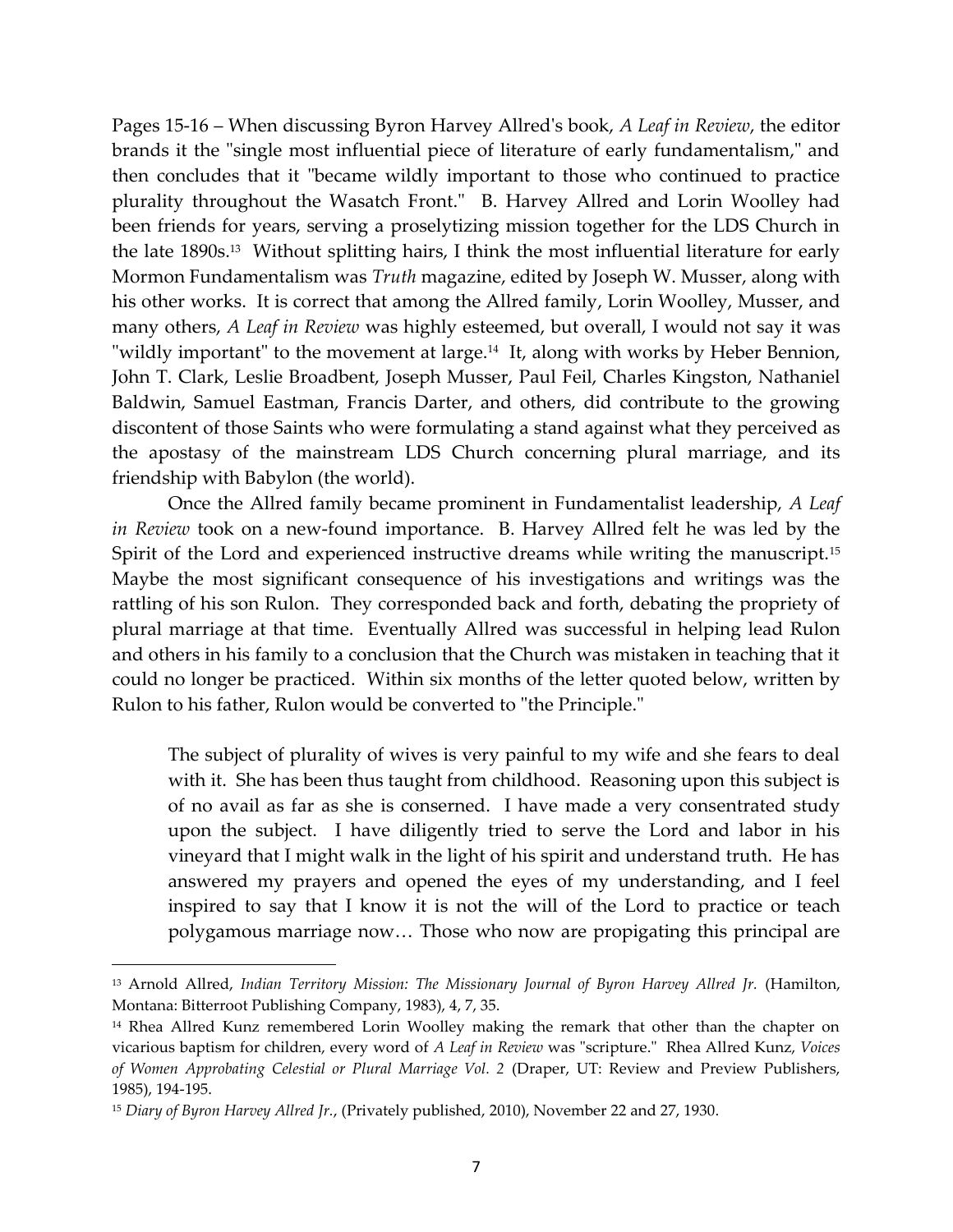truly avowed apostates and members excommunicated from the Church of God, and also deceived members who have been misled... I do not wish to contend with you, but rather to touch your heart and reveal to you your present course of inevitable destruction, if you continue. Surely you are persecuting the Saints and fighting against God... Oh! My father, I truly preceive that you are on the high road to apostacy. That your ears are deaf to the pleadings of the Servants of the Lord and that truly your gray head is even now being brought down in sorrow to the grave< Oh! Let us not be divided in eternity. I love you and my mother too much, as also my brothers and sisters. You may truly be receiving spiritual guidance in mountain fastnesses, but are you magnifying God by bringing souls unto him and receiving his guidance in active service. Are you not rather undermin[in]g the faith of those already in the Church and kingdom of God. Read again carefully Sec 132:7-10.<sup>16</sup>

Page 17 – For clarification, when the editor writes that Katherine Handy, Rulon's first wife, was "kept in the dark about his polygamous marriages," that is true, but I think Rulon may have argued that his wife Katherine left him over his conversion to the "fullness of the Gospel" and took the children to Pond's Lodge in Idaho in the summer of 1935. She filed for divorce (October 1935) before he took another wife (Myrtle Lloyd on November 9, 1935). Katherine did not sign the divorce decree, hoping she might be able to help prosecute Rulon for bigamy. Rulon's attorney, Joseph H. McKnight, advised him that she had not signed it and what could happen as a result; so Rulon signed it, avoiding the predicament, which resulted in a scathing letter from Katherine soon after.<sup>17</sup> Regardless, as evidenced from her papers and Book of Remembrance, Rulon's new beliefs were devastating to Katherine and her children.<sup>18</sup> Despite their divorce and separation, Rulon kept up hope until the day he died that somehow they would return to him during his lifetime.

Many inquiring about my loss of wife and family. Thank God it is only for time that I shall lose my little ones. May God grant I may live worthy to regain them and my sweet wife in Celestial glories... If I am wrong[,] the prophets of God are wrong and God's word changes, and it is His will that the wicked be followed and we seek their praise.<sup>19</sup>

<sup>16</sup> *Rulon C. Allred to B. Harvey Allred*, September 7, 1933, Copy of original in my possession.

<sup>17</sup> *Rulon C. Allred, Interview with John Stewart* (Rocky Mountain Voice Library), March 7, 1974.

<sup>&</sup>lt;sup>18</sup> Rulon and Katherine corresponded with LDS General Authorities such as Anthony W. Ivins. Their letters back and forth, along with some additional materials, can be found in the Anthony W. Ivins Collection, L. Tom Perry Special Collections, Harold B. Lee Library, BYU (Provo, UT).

<sup>&</sup>lt;sup>19</sup> Diary of Rulon Clark Allred, September 4, 1935, Typescript in my possession.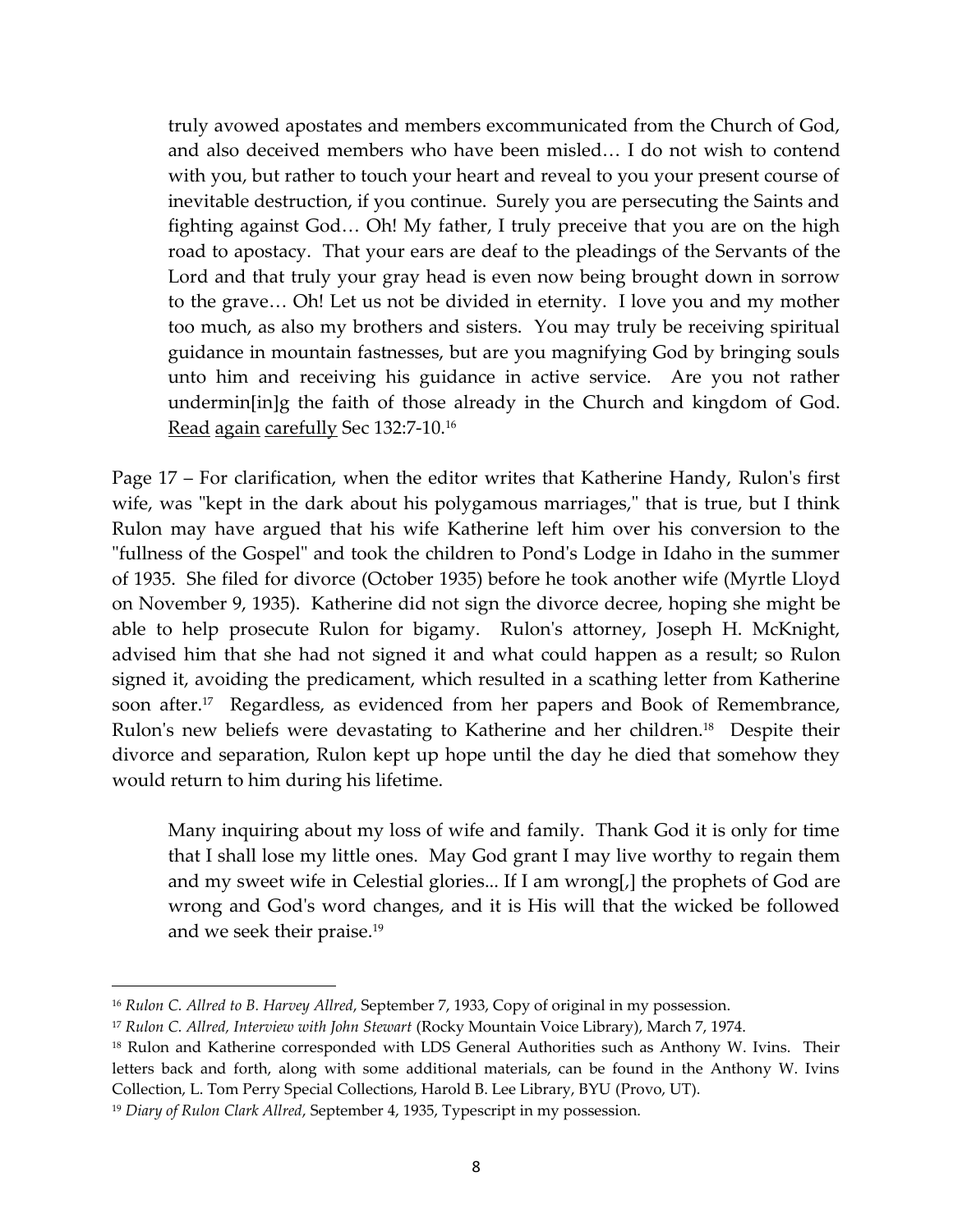Today I called on Kitty [Katherine] and she was lonely and finally asked me to leave some information about plural marriage with her... Two hours later she returned them all, having thrust them under the office door. I went to her home and asked a reason for her action. She said that as soon as she started to read that an evil spirit started to possess her, and so she ceased. I asked her what Jos[eph] Smith would have accomplished if he had ceased seeking when the powers of darkness overshadowed him. I reasoned with her to no avail; but upon having time to pray I wrote her a letter and returned some of the articles and had prayer with her... Oh! the sadness of such a condition as exists between  $\text{us.}^{20}$ 

Last night I had a wonderful talk with my wife... She said she still loves me more than anything in all the world, but can't believe as I do, because of instructions she has received from the Church leaders. I assured her she would never know until she trusted in a personal testimony from God.<sup>21</sup>

Page 25 – The editor mistakenly records that Rulon's mother was bitter about plural marriage and his involvement in it. His mother, Mary Evelyn Clark Allred, was a post-Manifesto plural wife and always supported Rulon as well as her other children who became involved in plural marriage. It was actually his grandmother, who had been a plural wife herself, who had become bitter, which is explained by Mabel on page 93.

Page 31 – The editor writes that Rulon's sister Rula posted bail for Mabel and the ladies in jail after the raid. This was not his sister, but Rula Broadbent, the widow of Leslie Broadbent.

Pages 31-32 – The editor incorrectly states that a week after the men and women in the Fundamentalist movement were arrested in 1944, Heber J. Grant died. He actually passed away May 14, 1945; a few days after the men were sentenced and incarcerated. She quotes the prison diary of Arnold Boss, one of the men locked up, who recorded that the prisoners "rejoiced over it more than sorrowed." For the sake of understanding the reaction of these men and their families, a few things should probably be mentioned to put into context why there were such strong feelings against President Grant. As difficult as it may have been for members of the mainstream LDS Church to understand in 1944, only sixty years previous dozens of men had served jail time for polygamy; torn from their families, jobs, and homes. They had railed about how unconstitutional the powers-that-be were by persecuting them for their religious convictions. In the eyes of

<sup>20</sup> *Diary of Rulon Clark Allred*, September 18, 1935.

<sup>21</sup> *Diary of Rulon Clark Allred*, October 20, 1935.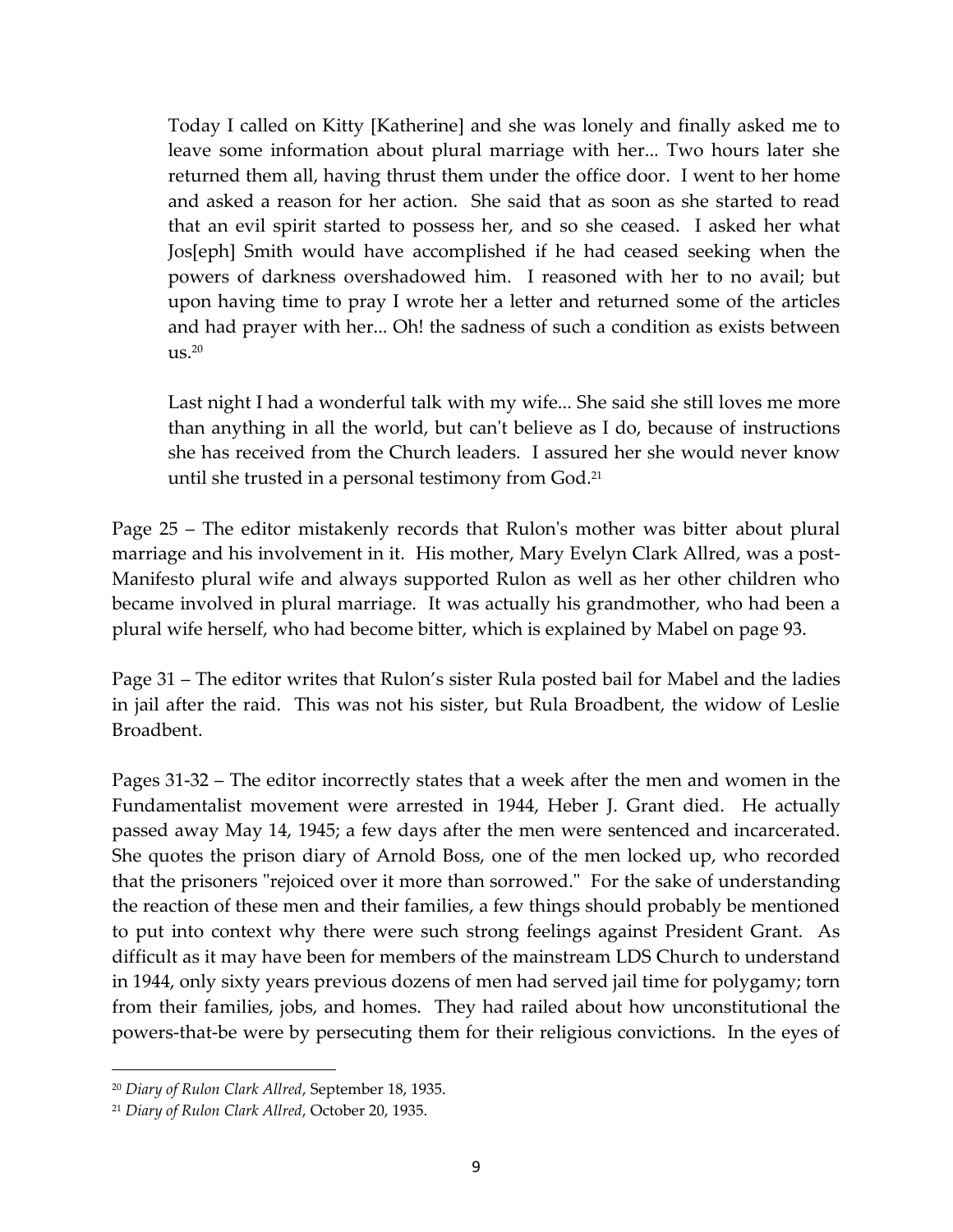the Fundamentalists in 1944, the once persecuted LDS Church had now become the persecutor, and some men in the Church hierarchy seemed to take pride in crushing these old fashioned Saints who wouldn't get in line. On November 27, 1928, President Grant responded to a letter from Joseph W. Musser, who protested Grant's actions against post-Manifesto polygamists and accused him of hypocrisy:

I shall rejoice when the government officials put a few of these "best blood", as you call them, in the county jail or the state penitentiary. Such action might put a stop to the teachings of people who are today destroying the virtue of good women who are silly enough to listen to them. Among other things, you say, "How long will such hypocricy continue?" Let me answer by saying: How long will men go on pretending to be members of the Church, who have been excommunicated for their immoral practices and talk about living celestial laws?<sup>22</sup>

These types of heated exchanges would go on for years to come, and with them, raids on the Fundamentalists. Children of the polygamists would be taken from their parents and put in foster homes, while men and women were placed in jail.<sup>23</sup> Mabel Allred reflected, "It was really hard for our people to understand [why] the man who was then President of the Church and Kingdom of God on earth at that time was harsh in his judgment of those who were living a Principle which he, himself, had lived and paid a fine for doing so!"<sup>24</sup> Evidence shows that LDS Church members worked with government officials, a number of whom were also LDS, in an attempt to spy on and demolish the thorn in their side.<sup>25</sup> These events, and others, are what led the men in prison to believe God had relieved them from their greatest opponent: the President of

<sup>22</sup> Heber J. Grant, *Letter to Joseph W. Musser*, November 27, 1928, Copy of original in my possession. After years of dealing with post-Manifesto plural marriages, in 1942 Heber J. Grant spoke at the East Ensign Ward, giving his opinion that "the Lord did not intend to stop plural marriage if the people had lived it right." He told the audience that he had once answered a man finding fault with polygamy by pointing out that most of the Quorum of the Twelve were products of it, and then finished by informing him he should "blame the U.S. Government for stopping polygamy, the Lord would not have stopped [it] had we not had a commandment to obey the laws of the land." He recorded in his diary that "It was not such a sermon as I would have cared to have printed in the newspaper[.]" *Diaries of Heber J. Grant, 1880-1945 Abridged* (Salt Lake City, UT: Privately published, 2010), January 25, 1942, p461.

<sup>&</sup>lt;sup>23</sup> Ken Driggs, "Who Shall Raise the Children? Vera Black and the Rights of Polygamous Utah Parents," *Utah Historical Quarterly*, 60 (Winter 1992), 27-46.

<sup>24</sup> Martha Bradley-Evans, *Plural Wife: The Life Story of Mabel Finlayson Allred* (Logan, UT: Utah State University Press, 2012), 117.

<sup>25</sup> Marianne T. Watson, *The Fred E. Curtis Papers: L.D.S. Church Surveillance of Fundamentalist Mormons 1937 to 1954* (South Jordan, UT: unpublished); *Diaries of J. Reuben Clark, 1933-1961 Abridged* (Salt Lake City, UT: Privately published, 2010), January 25, 1940, p35.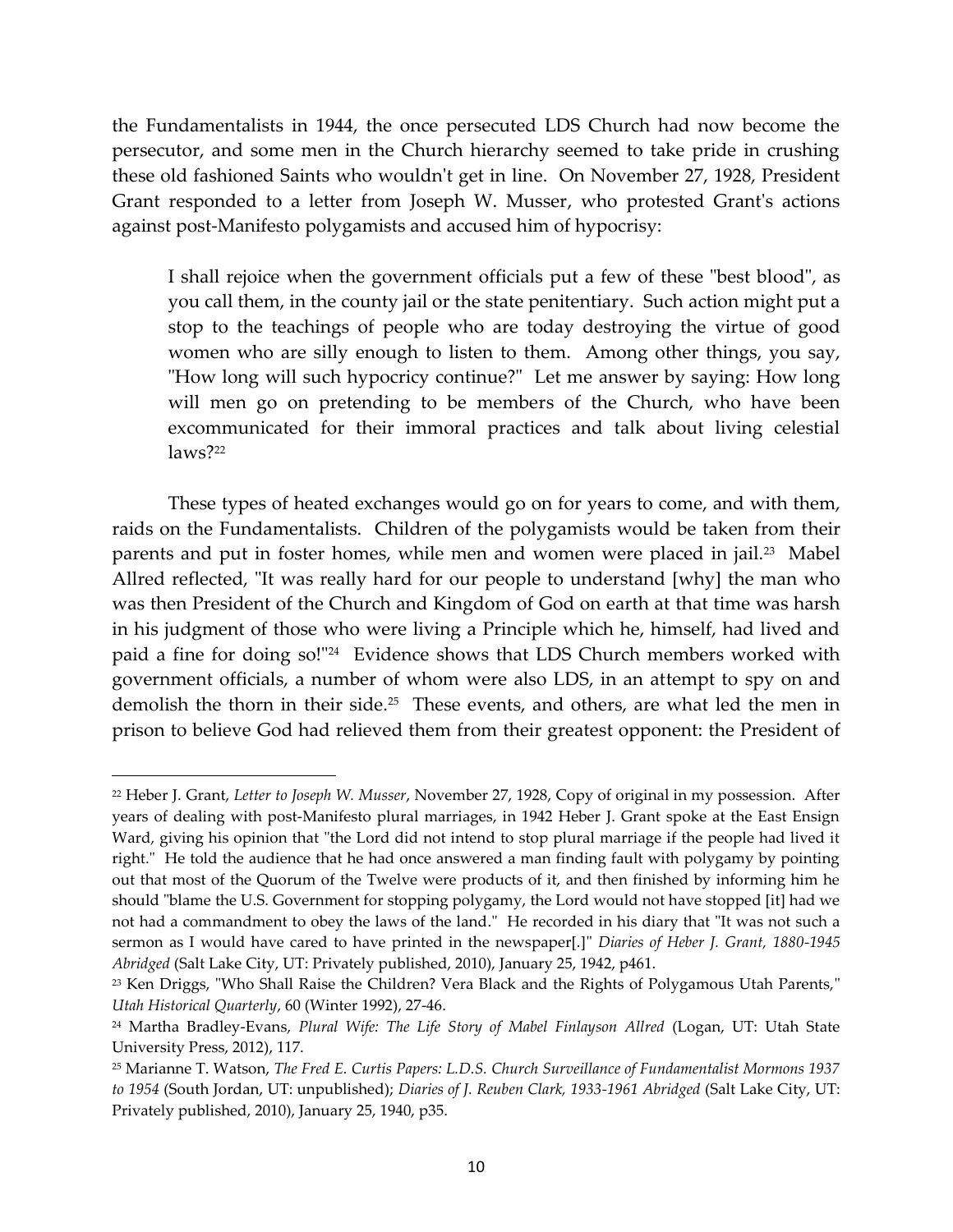the Church of Jesus Christ of Latter-day Saints. President Grant and his counselors were adamant about coming down hard on the Fundamentalists because from their perspective, "some carnally-minded old birds are saying the Church is not in earnest about the matter, and were winking at the situation." 26 John Y. Barlow, leader of the Fundamentalist Mormons, felt trapped by the forces conspiring against them:

The Church is against us. The state is against us. The government is against us. We can't expect anything else.<sup>27</sup>

The editor is dead on when she says on page 34 that the "difficulties of these years during the 1940s created a strong sense of identity and unity among members of the "Group[.]" Journals and letters from that period demonstrate that instead of destroying the momentum of the Fundamentalists, the persecution and prosecution, much like the experience of earlier Latter-day Saints, actually served to intensify their dedication and unity.

Pages 35-42 – The editor does a good job condensing the story of Rulon C. Allred's rise to leadership from the perspective of most folks who are members of the Apostolic United Brethren, as is evident from the sources she uses. In an introduction such as this, I don't expect her to go into great depth of how things played out from all sides, but suffice it to say, the materials available from that time period, in addition to the dozens of interviews I have conducted of people who were alive when "the split" occurred, make it obvious that there were various opinions on the matter. I think it is more important to lay out the view of Mabel Allred in this case, and I believe the editor succeeded in doing just that.

Page 40 – Eslie, not Elsie, Jenson was chosen to be a member of Joseph W. Musser's new Council. The editor writes that upon the death of Joseph Musser, LeGrand Woolley, Charles Zitting, and Louis Kelsch became the "leaders of the other group." This is incorrect. When Musser passed away on March 29, 1954, and the original Council rejected any callings of Rulon Allred and the new Council, Charles Zitting became the senior member of the original Council, which position he held for several months until he also died, though not everyone sustained him in that position. Next in line would have been LeGrand Woolley, but he declined leading the group; opting instead to stay busy with his medical practice, and periodically attend the mainstream LDS Church.

<sup>26</sup> *J. Reuben Clark to William Cullen Dennis*, August 1, 1933, J. Reuben Clark Papers, box 349, as quoted in D. Michael Quinn, *Elder Statesman: A Biography of J. Reuben Clark* (Salt Lake City, UT: Signature Books, 2002), 245. Clark was a cousin of Lorin C. Woolley.

<sup>27</sup> *A Selection of the Sermons of John Y. Barlow 1940-1949* (Fullness eBook Collection CD, 2005), July 12, 1947 sermon given at Widtsoe, UT.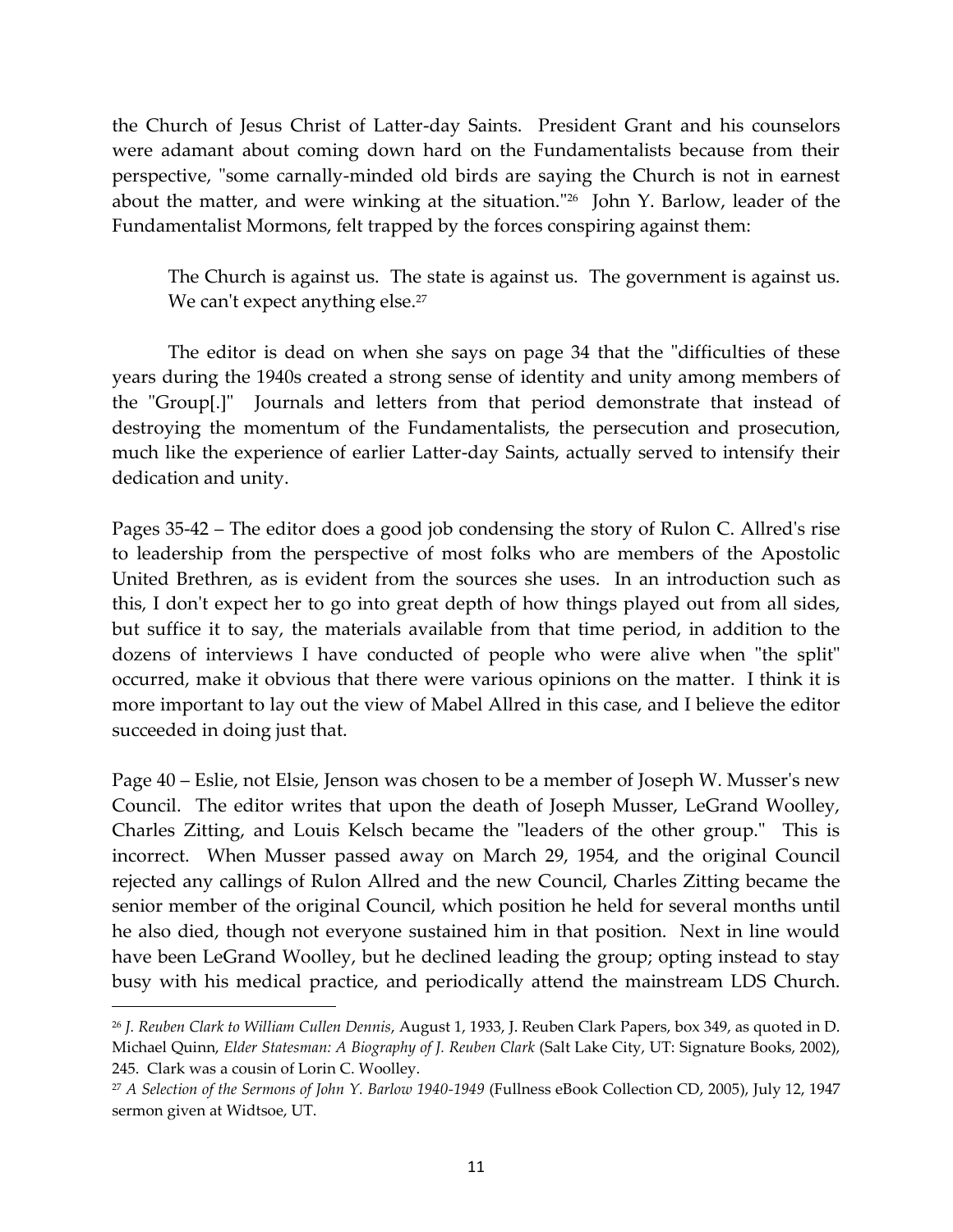He felt the "Priesthood Work" was getting out of order and didn't want to further risk his membership in the LDS Church over it. Once he had refused to lead, people began to look to Louis Kelsch, the last man called to the Council led by Lorin C. Woolley. Like LeGrand Woolley, he too held to the belief that the members of the Priesthood Council, along with many others in the "Group," had begun to take authority unto themselves, doing things he either considered wrong, or beyond their original callings and duties. $^{28}$ The split in the Group only made things worse in his mind. Kelsch had no interest in taking over; instead he administered to his family and friends in those things he deemed appropriate for his ordination by Lorin C. Woolley. It was at this point that the man next in line in the original Council, Leroy Johnson, after going to LeGrand Woolley and Louis Kelsch and finding them unwilling to preside, returned to Short Creek and took the reins. By the time "Uncle" Leroy came to preside, Rulon and the new Council—who had been "required to pledge the[ir] allegience to brother Joseph [Musser]... to carry out his designs"—were on a separate path, and the fracture between the two groups was complete.<sup>29</sup> It should be noted that Margarito Bautista was set apart as an Apostle and Patriarch by Rulon Allred and Joseph W. Musser on June 22, 1951. 30 William Lorin Goldman was also ordained an Apostle and Patriarch under the direction of Joseph W. Musser prior to his death.<sup>31</sup>

Page 42 – Although the two main groups of Fundamentalists were at odds with one another by the time the 1953 raid of Short Creek came to pass, relations between the two were not so totally pulverized that members of the "Allred Group" were unwilling to caution the Fundamentalists following Leroy Johnson that the law was going to try to surprise and prosecute them. Even though rumors had leaked that a raid was coming for some time before it happened, the first solid warning the Short Creekers received came from the new Priesthood Council, who sped the distance from Salt Lake City in cars to let Uncle Leroy know this time it was for real.<sup>32</sup>

Pages 50-53 – The editor makes several pertinent observations about Rulon Allred and his claims of authority. Based on a sermon given by Rulon Allred on March 28, 1976,

<sup>28</sup> Barbara Owen Kelsch, *Louis Alma Kelsch 1905-1974* (Privately published, n.d.), 103; *Anne Wilde, Interview with Kris Wray*, December 3, 2011; *Garrett Kelsch, Interview with Kris Wray*, December 13, 2011; *Dawn Boss, Interview with Kris Wray*, December 15, 2011.

<sup>29</sup> Comments of Joe Thompson, *Minutes of Cottage Meeting*, March 20, 1955, Copy of original in my possession.

<sup>30</sup> Ordenacion del hermano Margarito Bautista, Junio 22, 1951, Copy of original in my possession.

<sup>31</sup> *Diary of Joseph Lyman Jessop*, November 29, 1952, Vol. 3:186-187.

<sup>32</sup> *Diary of Joseph Lyman Jessop*, September 13, 1953 entry, Vol. 3:200. For more on the 1953 raid, see Martha Sonntag Bradley (now Bradley-Evans), *Kidnapped from That Land: The Government Raids on the Short Creek Polygamists* (Salt Lake City, UT: University of Utah Press, 1993).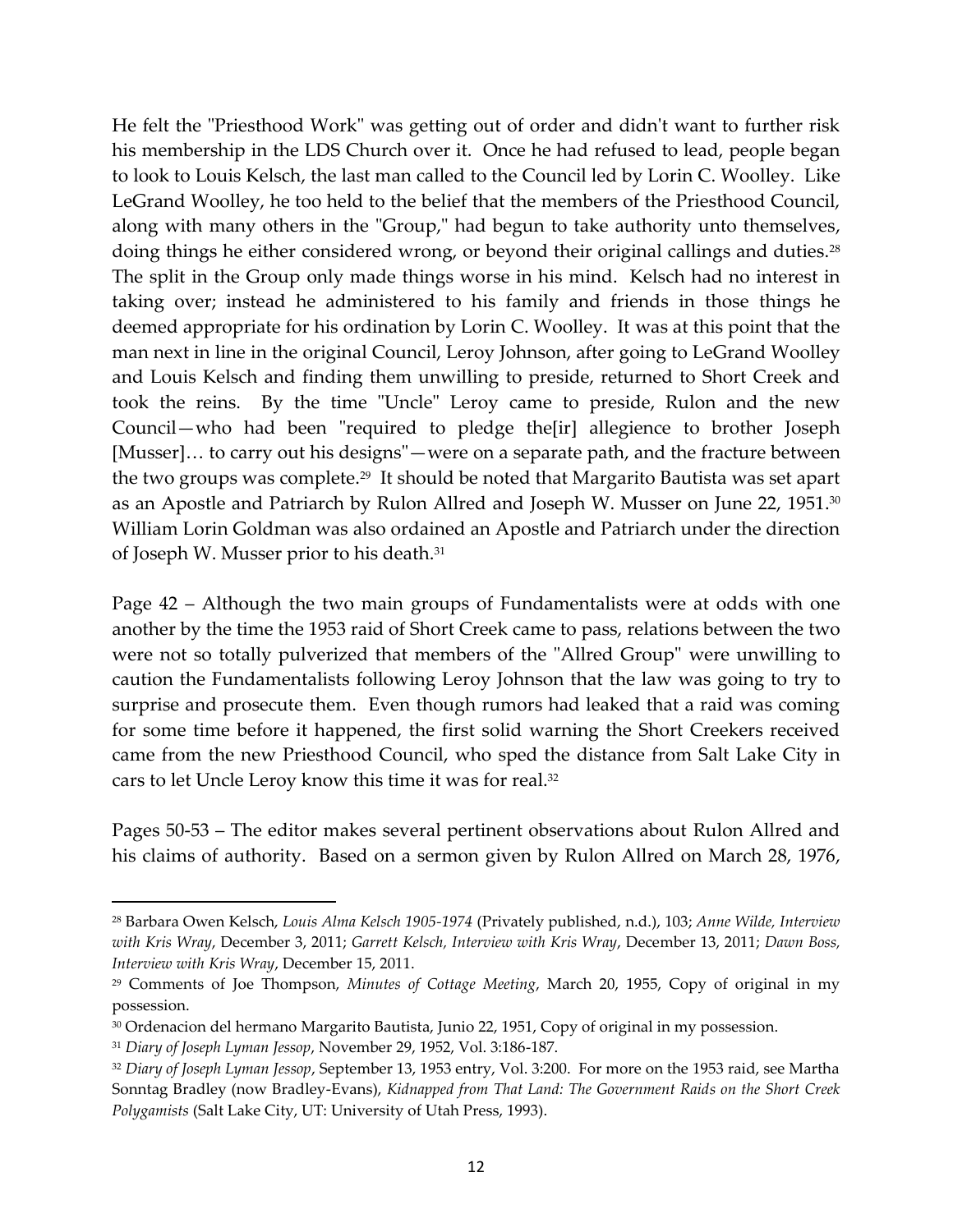she and others have assumed that "Uncle" Rulon claimed to be the one "anointed" and "appointed" by the Lord, of whom "there is never but one on the earth at a time on whom this power and the keys of this priesthood are conferred[.]"<sup>33</sup> According to historical precedent in the person of Joseph Smith, who received the revelation above, these keys could be delegated to other men, but they would still be exercised under the direction of the one "anointed" and "appointed." Questions surrounding the relationship of the presiding High Priest Apostle of the Council of Friends to the one man office spoken of in D&C 132:7 go back quite a few years in the Fundamentalist Mormon movement. Allow me to make a few quick points.

When Lorin C. Woolley called Joseph W. Musser to be a member of the Council of Friends, he ordained him "an Apostle of the Lord Jesus Christ and a Patriarch in the Church," and told him in his blessing that he would be "Great in [the] Kingdom and Church."<sup>34</sup> The ordinations of the other five men placed in the Council by Woolley were very similar to Musser's. They claimed the Keys of Elijah had been bestowed upon them, which was the authority by which they were performing plural marriages.<sup>35</sup> They all looked to Lorin Woolley as "the President of Priesthood... who held the Keys to the Patriarchal Order."<sup>36</sup> And most important, they believed he had been administered to by Jesus Christ Himself.

Today one of the greatest prophets of this last dispensation passed away at the age of 77 years. Brother Loran C. Woolley. The man who stood at the head of the priesthood on the Earth. The President of the High priesthood. The only witness of the Lord Jesus Christ that I know of. It can truly be said of him a prophet is not with out honor save in his own country.<sup>37</sup>

I cannot overstate how important it was to these men to also have their callings confirmed by the Lord himself.<sup>38</sup> Until that came to pass, they considered it incomplete. Lyman Jessop wrote in his diary:

<sup>&</sup>lt;sup>33</sup> The Doctrine and Covenants of The Church of Jesus Christ of Latter-day Saints [D&C] (Salt Lake City, UT: Corporation of the President of The Church of Jesus Christ of Latter-day Saints, 1981), 132:7.

<sup>34</sup> *Diary of Joseph White Musser*, September 29, 1929 and May 14, 1929, Copy of original in my possession.

<sup>35</sup> *Minutes of [The School of the Prophets] meeting*, November 25, 1936, Copy of original in my possession.

<sup>36</sup> *Diary of Joseph White Musser*, September 19, 1934.

<sup>37</sup> *Diary of Morris Quincy Kunz*, September 19, 1934, as quoted in Donna K. Mackert, *The Bridge Builder's Daughter, An Autobiography Part 1* (South Jordan, UT: Kolob Shadows Publishing, 2007), 16.

<sup>38</sup> On March 8, 1937, Joseph W. Musser recorded in his diary that he had been "chosen, and set apart and anointed—most holy—and commissioned to assist in keeping the Patriarchal order of marriage alive... In the consummation of this high and holy commission I have been ordained an Apostle of the Lord Jesus Christ and a Patriarch. I am now trying to live so that I may be worthy [of] my "confirmation," the reception of the 2nd. Comforter[.]" After Rulon Allred had become the senior member of the new Council following Musser' death, he was asked "if an apostle must see the Savior and have his hands laid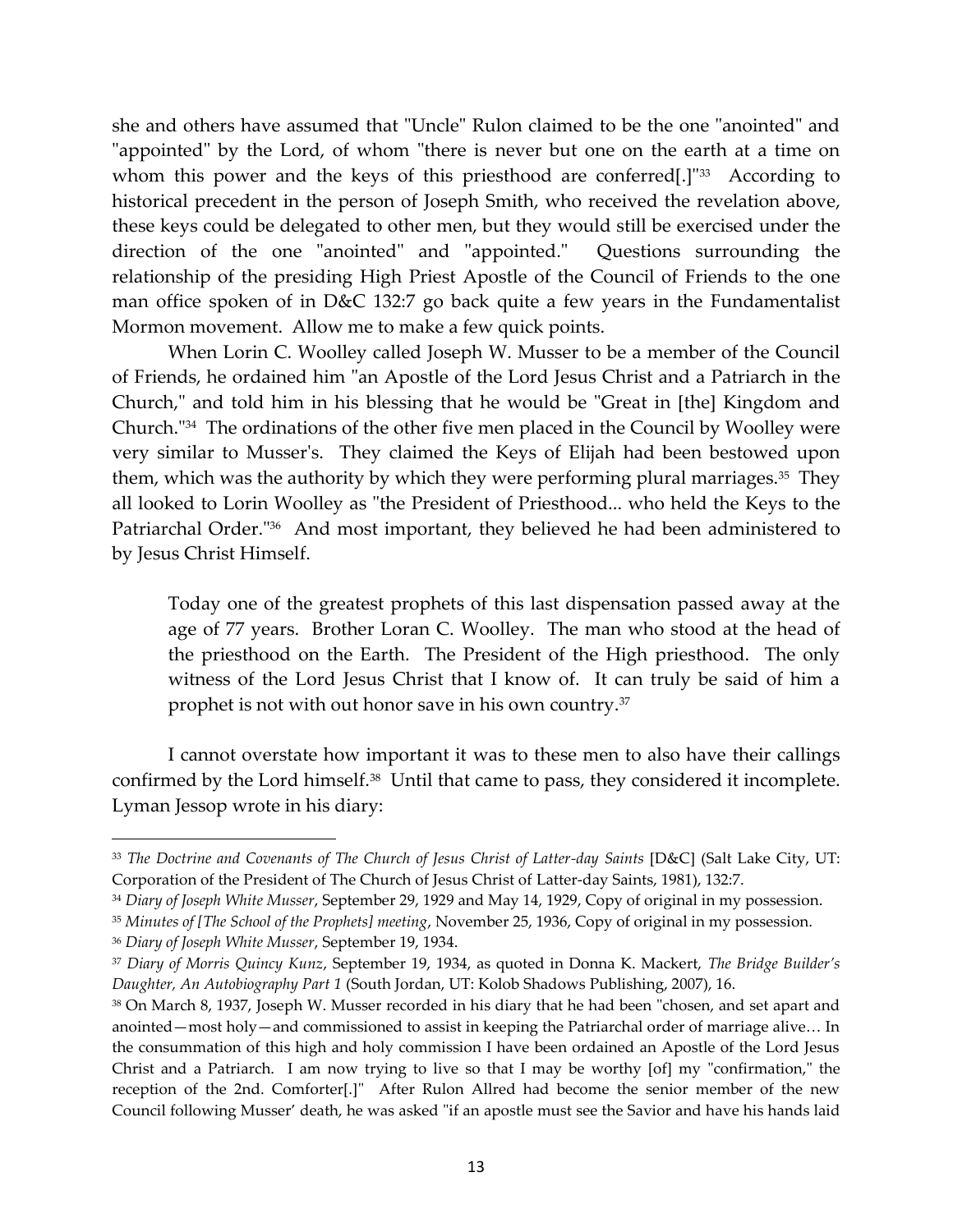At work, after which I learned of Uncle Lorin's death yesterday. We feel keenly his loss, for (according to my understanding) he was the only mortal man on earth that has seen and heard and felt the Savior Jesus Christ. The six others have been called, chosen, and ordained unto this calling but have not as yet rec'd the confirmation of the Lord himself.<sup>39</sup>

Following Woolley's death, "The Keys and powers fall upon Bro. [Leslie] Broadbent who had been designated the Second Elder by Lorin ten months previously."<sup>40</sup> In 1934 while Lorin Woolley was still alive, though ill, Joseph Musser and Leslie Broadbent had expressed their view that the "one man" who presided over the "Keys of Priesthood," including the sealing ordinances, (thinking of Lorin C. Woolley no doubt) was "the worthy senior member, by ordination, of that order." His successor would be the "Second Elder" designated by the Lord, or, in the event of the Second Elder's death, then "the keys automatically fall upon the next in worthy seniority[.]"

Who is the "one man" spoken of as holding the keys to Priesthood on the earth? (D&C 132:7) It will be recalled that the Church "Official Statement" claims that man to be the President of the Church<sup>41</sup> $\ldots$  there is but one man on the earth at a time who holds the "keys of this Priesthood."... That man is God's medium and anointed one... This one man is primarily God's power on earth... That being true, "this Priesthood" is the highest order of Priesthood—the fullness thereof< Other men called to this order of the Priesthood, which is to hold the fulness thereof, MUST be designated by "revelation and commandment" from God, through this "medium"... That men so designated receive their authority "for time and for all eternity", and for that reason the responsibility of bearing off the Kingdom rests primarily, with men of this order of the Priesthood... That men so designated to hold the fulness must of necessity stand shoulder to shoulder in

upon him to make his calling full." Rulon answered in the affirmative. He said "such a testimony must be borne in care lest it be to those he [sic-that] cannot believe. Brother Joseph Musser was very careful to whom he bore his testimony. Even members of his council did not believe him." *Minutes of Priesthood meeting*, December 7, 1958, Copy of original in my possession.

<sup>39</sup> *Diary of Joseph Lyman Jessop*, September 20, 1934, Vol. 2:34.

<sup>40</sup> *Diary of Joseph White Musser*, September 19, 1934; *Diary of Joseph Lyman Jessop*, September 15, 1934, Vol. 2:34.

<sup>41</sup> Heber J. Grant and his Counselors, in response to the Fundamentalists, issued an official statement on June 17, 1933 in the Church Section of *The Deseret News* dealing with the question of who presided over the Keys of Priesthood on earth:

There is but one person on the earth at a time upon whom the keys of this sealing ordinance is conferred. That man is the Presiding High Priest, the President of the Church. He is the bearer of this authority, which he may exercise personally or he may commission others to execute it under his jurisdiction, for such time, long or short, up to the end of his life, as he may desire.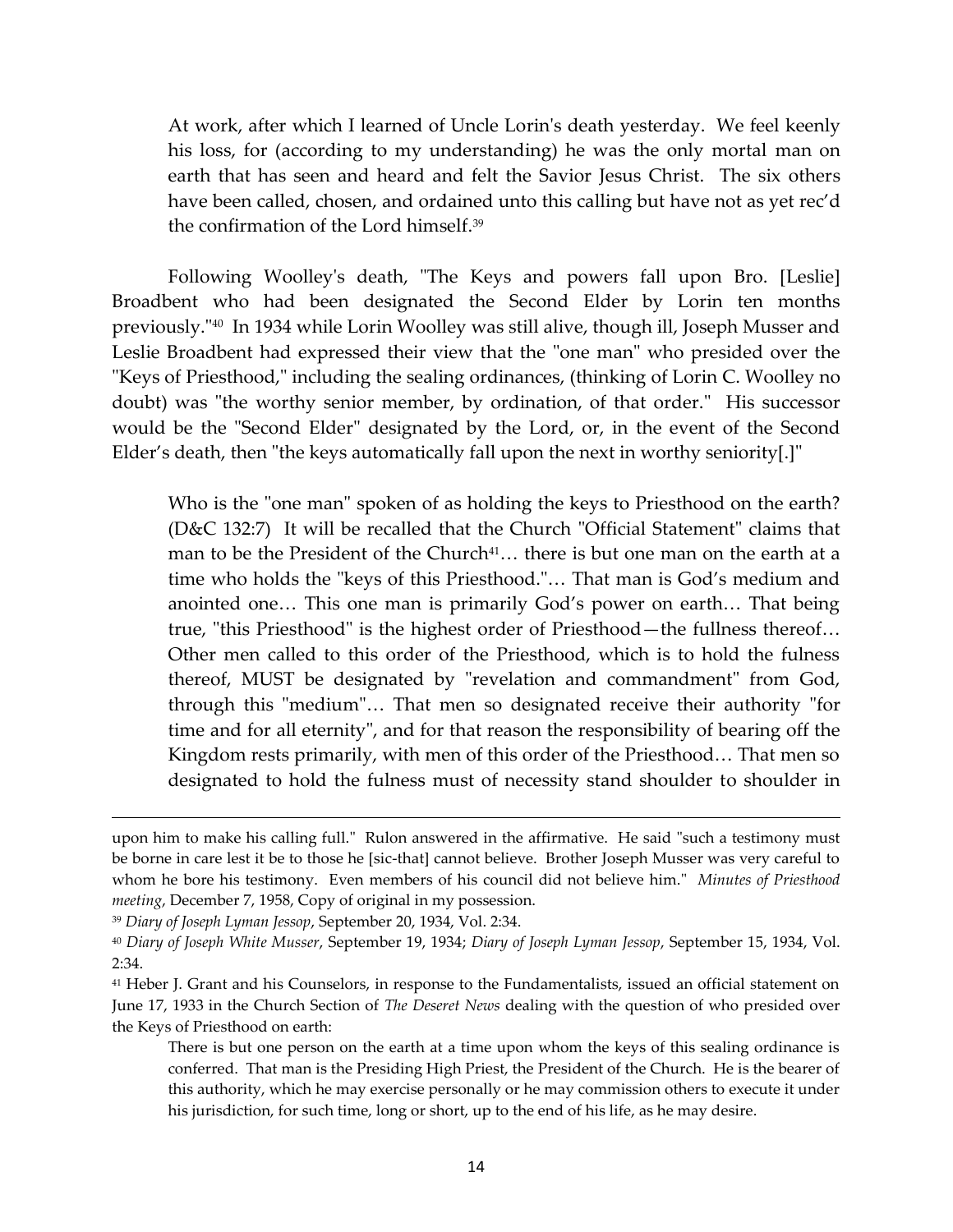responsibility and authority with the "one"; the only distinction being seniority of ordination, and further that, speaking broadly, they jointly hold the keys to Priesthood... That God holds a tight rein on Priesthood power, reserving to himself the choosing of those who constitute His power on earth... That marriage contracts, whether one wife or plural, to be enduring, must be sealed of this authority... That the appendage office of President of the Church has nothing whatsoever to do with this Priesthood calling. Certainly the President of the Church—an appendage office and calling—could not, as such, be thus endowed, nor does the appointment belong to the Kingdom—another appendage organization—each being an appendage to the Priesthood proper. It is strictly a Priesthood appointment, coming direct from God to the order of Priesthood mentioned herein.... And this man is the "one man" appointed of the Lord to hold the keys of his Priesthood on earth. And this "one man" is the mouth-piece of God to his children as well as to the Church and Kingdom. Joseph Smith was this "one man", followed by Brigham Young, then John Taylor,  $etc.<sup>42</sup>$ 

With Leslie Broadbent's unexpected death six months after Woolley's passing, John Y. Barlow became the senior member of the Council of Friends. The question of whether he was "the one man" or not soon arose among folks involved in the movement. By 1936 Joseph Musser was telling Fundamentalists that "if they wanted to know who the one that held the keys to priesthood was, to put themselves in tune with the Spirit of the Lord, and ask the Lord for the information." If God wanted them to know who it was, "they would find out; but not to worry. The Priesthood is on the earth and [will] remain here." 43 Several days later, he confessed to his brethren that "the Lord had not revealed to him who held the Keys to Priesthood, but that Bro. Barlow, by reason of his sen[i]ority in ordination presided over the group[.]" He believed that "when the Lord wanted any man to know who holds the keys of to [sic-the] Priesthood, and that man was prepared to receive the fact, He would reveal [it] in a clear way."<sup>44</sup>

In other words, Musser and others thought that while the senior member of the Council was the man who presided over the keys of the Priesthood they held, this was not understood to be automatically equated with the one man "anointed" and "appointed" spoken of in D&C 132:7. This brings us back to the conviction they held that if the Lord himself did not confirm their calling by the laying on of hands, as they

<sup>42</sup> Joseph W. Musser and J. Leslie Broadbent, *Supplement to the New and Everlasting Covenant of Marriage: An Interpretation of Celestial Marriage[,] Plural Marriage [and] Priesthood* (Salt Lake City, UT: 1934), 118-120. <sup>43</sup> *Diary of Joseph White Musser*, November 2, 1936. It's interesting to note that according to sources such as Lyman Jessop, Lorin C. Woolley thought the One Mighty and Strong would probably come no later than the year 1936. [*Diary of Joseph Lyman Jessop*, January 1 and April 6, 1936, Vol. 2:81, 90]

<sup>44</sup> *Diary of Joseph White Musser*, November 13, 1936.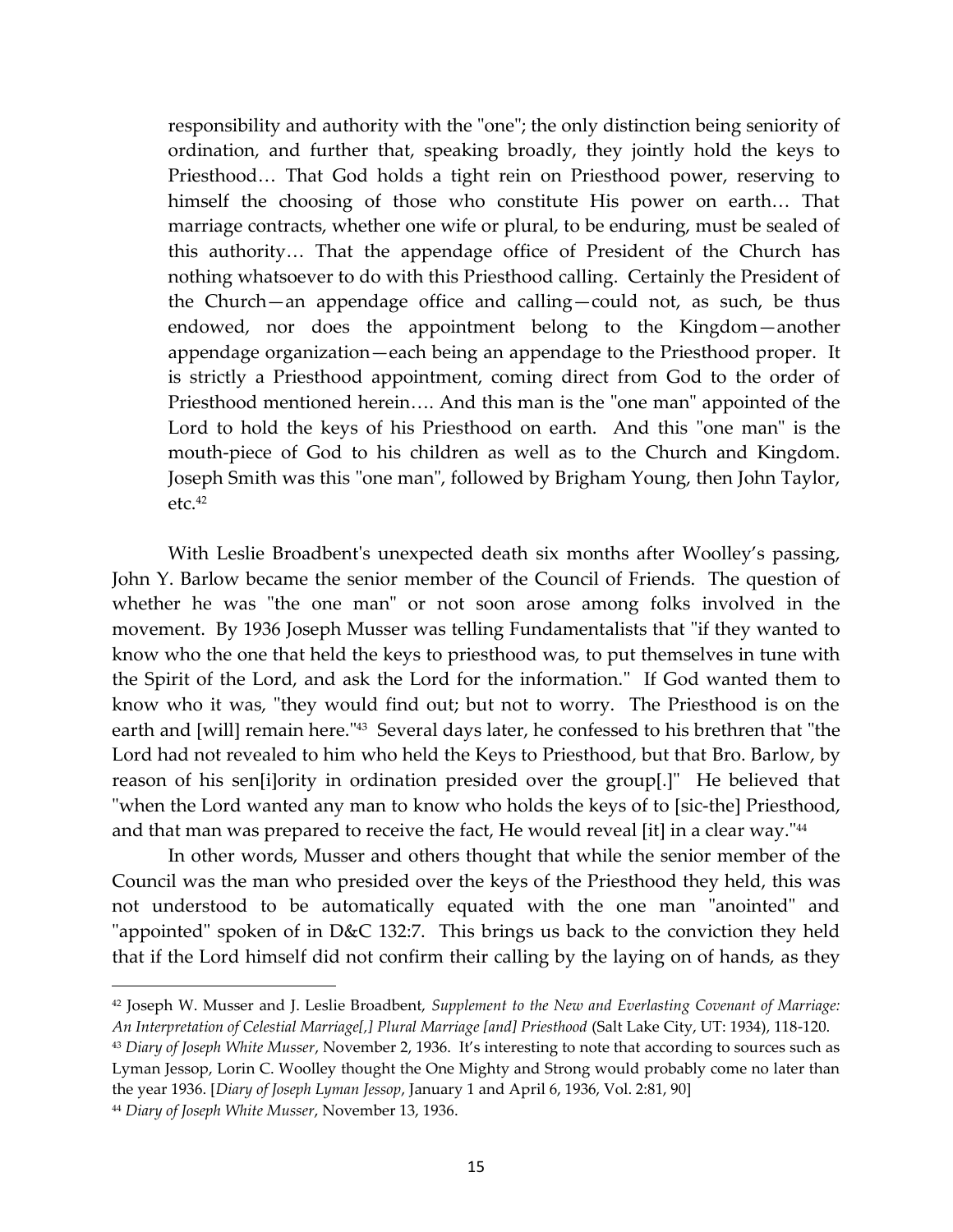believed had been the case with Lorin Woolley, then it was not complete. 45 That applied to the senior member of the Council as well as everyone else. In early 1937, John Y. Barlow's brother, Ianthus, testified that he had "positive testimony that John has been ordained an apostle and a patriarch, but that he (John) is not the 'one man on earth' who holds the keys to Priesthood—while John claims he holds the highest authority on the earth because of being senior member of the quorum called and ordained thru the instrumentality of Pres. Lorin C. Woolley." Lyman Jessop recorded his feelings after listening to Ianthus and John Barlow's conversation:

I desire to know more fully of these powers and keys, so far as it is right and proper for me to know. It seems to me that only the One Mighty and Strong can straighten out the misunderstandings of my brethren and myself.<sup>46</sup>

Evidence that the questions continued to brew can be found in minutes of meetings held by the Council after Lorin C. Woolley's death. Joseph Musser called these meetings the "School of the Prophets." Consider the following excerpt:

Joseph [Musser] spoke on our Apostolic calling, but tho[ugh] we have a senior, no one has been designated by the Lord as the "one man". Our united voice on a question in line with our responsibility and duty is the word of the Lord on the subject.<sup>47</sup>

Joseph Musser, who had received his Second Anointing on November 30, 1899,<sup>48</sup> held to the belief that men who had received that ordinance held higher priesthood power than men who had not, regardless of whether a man who had not was the senior member of the Priesthood Council of Friends... short of a confirmation by the Lord Himself of course. Others agreed with him:

I here explained to him [Richard Jessop] that I understand that according to a law of the Priesthood, a man not having received his higher annointings cannot preside over one who has rec'd such annointings, and to my understanding the one man holding the key position in the priesthood must have access to the Urim

<sup>45</sup> For a great introduction to the private teachings of Lorin C. Woolley, see Drew Briney (Editor), *Joseph W. Musser's Book of Remembrance* (United States: Hindsight Publications, 2010).

<sup>46</sup> *Diary of Joseph Lyman Jessop*, February 23, 1937, Vol. 2:119.

<sup>47</sup> *Minutes of [The School of the Prophets] meeting*, February 26, 1937.

<sup>48</sup> *Diary of Joseph White Musser*, November 30, 1899. In LDS theology, the Second Anointing is a sacred ordinance wherein a man and woman are sealed for time and eternity, receive the "fullness of the priesthood," and are ordained a King and Priest/Queen and Priestess over their posterity, etc., in addition to a number of other blessings which are pronounced upon them.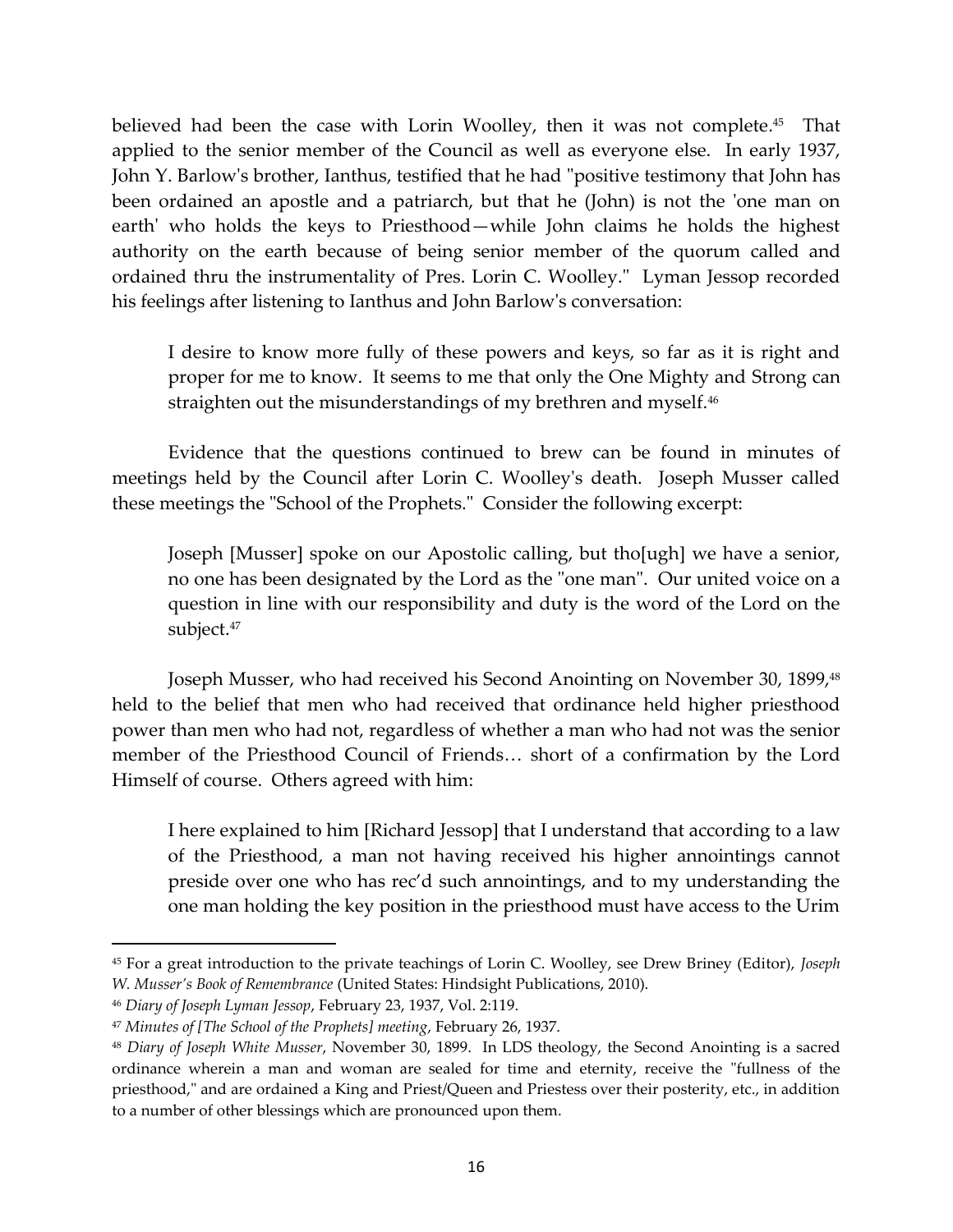and Thummin or the Seer Stone at least—and Bro. John Y. told me that he does not posess these things[.]<sup>49</sup>

[Uncle Moroni Jessop] and I and some others are convinced that Jos. W. Musser holds positions in the Priesthood above John Y. Barlow. John (we are fully satisfied) has been called by Revelation from God, and John claims he holds all the keys and rights and powers of the Holy Priesthood and stands above any other man on earth at the present time. These claims of John's do not seem to fully satisfy our reasoning on these matters, and We (Uncle Rone and I) desire the word of the Lord on the matter. Several others are of the same mind as we, while others of our brethren are of the same mind as is John. May heaven straighten us out on these matters and all others, for we desire only truth and righteousness, I ask in Jesus name, Amen.<sup>50</sup>

This is a complicated topic that I will cover in much more detail outside of this review at a future date, but it is significant to mention here because of the impact such beliefs would have on the question of the one "anointed" and "appointed" in the opinion of Rulon Allred, in addition to the split that would later take place among the Fundamentalist movement. Part of the quandary early Fundamentalist Mormons found themselves in was over the issue of temple work. Sources demonstrate they were taught by their leaders that the time would soon come when the One Mighty and Strong or the Lord would "set His house in order," thus opening LDS Temples to them. Until then, some Fundamentalists did not reveal their religious beliefs and practices to their local mainstream Church leaders in order to be able to receive temple endowments and be sealed to their spouse. Others had passed through those ceremonies prior to leaving the Church or being excommunicated, and did not consider their dismissal from the Church for living the "fullness of the Gospel" as grounds for those blessings to have been revoked by God.

Contrary to what some folks have written, with the exception of prayer circles, the washing of feet, special baptisms, anointing for motherhood, and a few instances of "placing the garment," no convincing contemporary evidence exists that complete temple endowments per se, especially the Second Anointing, were performed by members of the Priesthood Council or "Group" during the time period in question. Such a thing was viewed as outside the original mission they had been given, which was "to keep plural marriage alive."<sup>51</sup> Some men joining the Fundamentalist movement asked the Council to have their "priesthood calling/ordination made sure," which when

<sup>49</sup> *Diary of Joseph Lyman Jessop*, May 10, 1937, Vol. 2:125-126.

<sup>50</sup> *Diary of Joseph Lyman Jessop*, July 3, 1938, Vol. 2:161.

<sup>51</sup> *Diary of Joseph White Musser*, November 13, 1936 and March 8, 1937.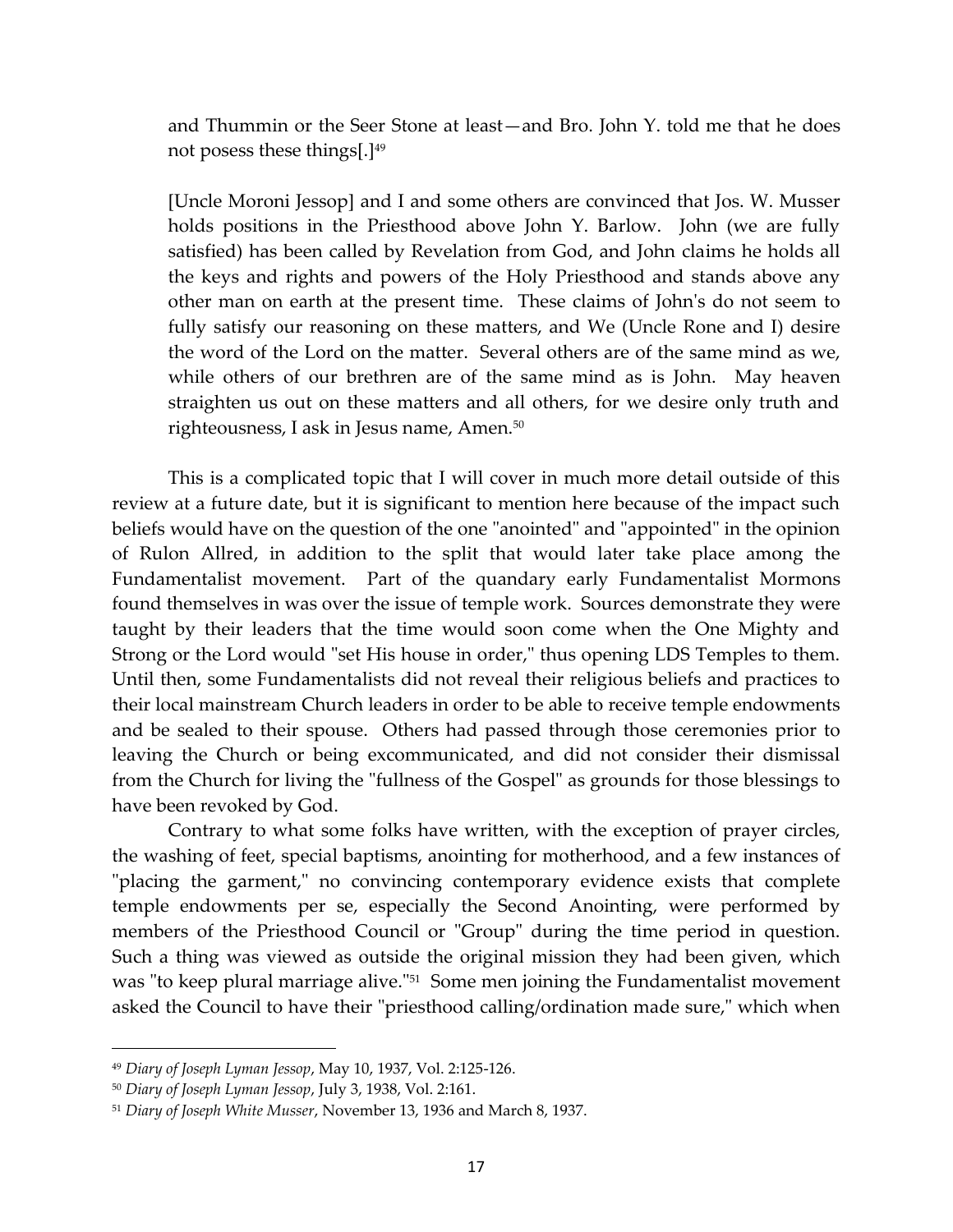done was sometimes referred to as "ordinance work" in the histories and journals. This has been mistakenly interpreted by some to mean they were requesting and receiving their Second Anointing, when in reality they were simply asking to be reordained to the priesthood and an office due to their doubts over the manner in which they had been ordained while members of the LDS Church. The closest thing I have found to Second Anointing ordinances being performed around this period was by Joseph Musser, who, having received his Second Anointing in the Salt Lake Temple years earlier, felt justified in having at least one of his loyal wives perform certain ordinances upon him in their home.<sup>52</sup>

These points have been hard to swallow for some because it implies Joseph Musser and a few others were essentially advancing the notion that the Keys of Elijah used to seal marriages passed down through Lorin C. Woolley, in the ordination he gave them as Apostles and Patriarchs, did not carry the same weight as, or were only a portion of, the Keys of Elijah, etc., bestowed on a King and Priest—and his Queen and Priestess—in the Second Anointing ritual. That train of thought is more consistent with what was taught and practiced by the Prophet Joseph Smith, and Musser was simply trying to stick close to what he believed was the proper order of things, in my opinion.

So John Y. Barlow was in a bind in the view of those men who believed the Second Anointing placed a man in a higher order of priesthood than a man who was an Apostle and Patriarch through the ordination of Lorin C. Woolley. How would Barlow receive his Second Anointing when the Church would not let him in the Temple, let alone bestow such a lofty blessing upon his head; and this too when the Fundamentalist Mormons were not performing such ordinances either? And as of that time, most believed he had not received a confirmation of his calling through the Lord Himself. Interestingly, while John Y. Barlow disagreed with such logic, he later promoted an idea that the senior member of the Council was the one man on earth who presided over all the priesthood keys. He did not necessarily equate this with the man "anointed" and "appointed," but it was close. Not to mention that when it came to Musser's Second Anointing, President Barlow "questioned their rightfulness."<sup>53</sup>

Once the split in the Fundamentalist group occurred, many folks who stuck with the old Council, particularly several of the leaders, held that the man spoken of in Doctrine and Covenants 132:7 was to be equated with the senior member of the Priesthood Council: the "Key holder" chosen by God to be head of the priesthood.<sup>54</sup> They also felt that the Second Anointing was a personal blessing bestowed on a man and his wife that pertained solely to themselves and their own family, not an ordinance

<sup>52</sup> *Diary of Joseph White Musser*, July 28, 1940.

<sup>53</sup> *Diary of Joseph Lyman Jessop*, January 29, 1950, Vol. 3:125.

<sup>54</sup> Rulon Jeffs, *History of Priesthood Succession in the Dispensation of the Fullness of Times and Some Challenges to the One Man Rule* (Hildale, UT: Twin City Courier Press, 1997), 1-11, 228-234.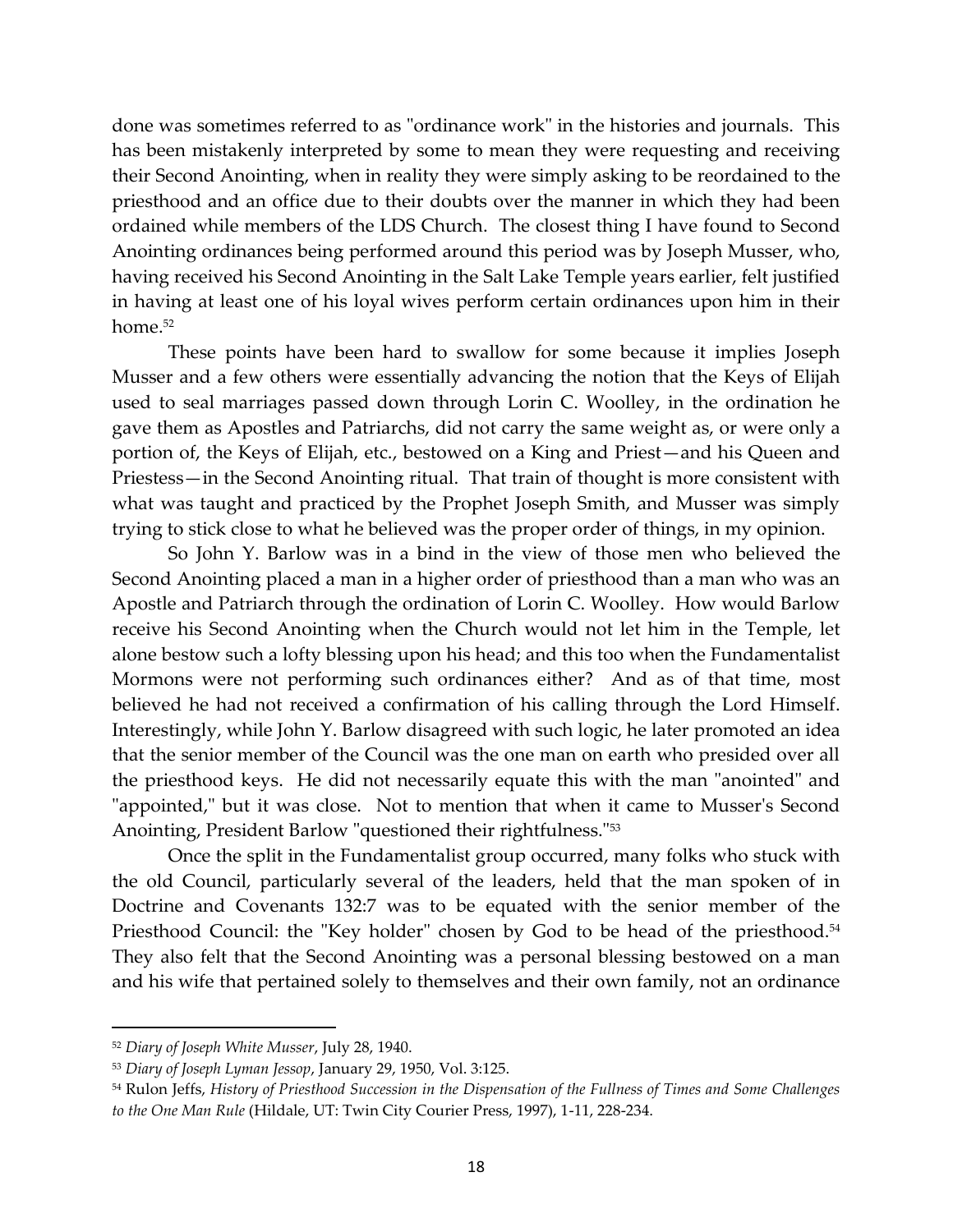that gave a man presiding authority over the priesthood on earth, so it was easy to reject Musser and his claims. In their understanding there was no conflict with Barlow not having his Second Anointing, while still being the man over the priesthood work. I won't explore the claims of Leroy Johnson and subsequent leaders here since we're dealing with Rulon Allred, but suffice it to say, the idea of one man rule in the priesthood and his relationship to the Council of Friends would have controversial consequences in the decades to follow among the Fundamentalists based in southern Utah.<sup>55</sup> It may be of interest to readers to know that most of the major groups that trace themselves back to Lorin Woolley are presently engaged in doing temple work to one degree or another, including endowments and even Second Anointings. But it was not so while John Y. Barlow was the senior member of the Council of Friends.

Now back to the topic at hand. As discussed, a debate had ensued among the Fundamentalists, including their hierarchy, over whether or not the senior member of the Priesthood Council was the one man "anointed" and "appointed" spoken of in D&C 132:7. As stated above, as of November 12, 1936, Joseph Musser, Louis Kelsch, and others had become disturbed at the tendency—or at least their perception of it—of John Y. Barlow's consolidation of power into his hands, by not giving more consideration to the feelings of the other Council members. This was especially so when it came to colonizing Short Creek and managing a United Order there:

Lewis and I had a personal talk with Bro. John Y. Barlow. We pointed out our fears that under the present set-up the group [in Short Creek] could not prosper; that there seemed a disposition toward a one man rule; that many of the Saints were complaining; that the present arrangement was not in accordance with the spirit of the action of the Priesthood recently taken, whereby it was advised that Bro. Barlow resign from the Management of the affairs of the group and confine his labors more particularly to the spiritual field; that our work was especially along the line of keeping faith in patriarchal marriage alive, and not in the directing of colonizing. Bro. Barlow was asked if he claimed to hold the keys of Priesthood, which he answered in the negative, saying, however, that he had dreamed of a personage coming to him and handing him a bunch of keys, and leaving without explanation. He did not know that that had any special significance.<sup>56</sup>

Barlow was not denying that he held keys of priesthood in the entry above, or that he presided as senior in the Council; he was stating that he was not claiming to be the one man spoken of in section 132:7 of D&C. By the latter part of 1938, Joseph

<sup>55</sup> Benjamin G. Bistline, *The Polygamists: A History of Colorado City, Arizona* (USA: Agreka, 2004), 165-412.

<sup>56</sup> *Diary of Joseph White Musser*, November 8, 1936 entry.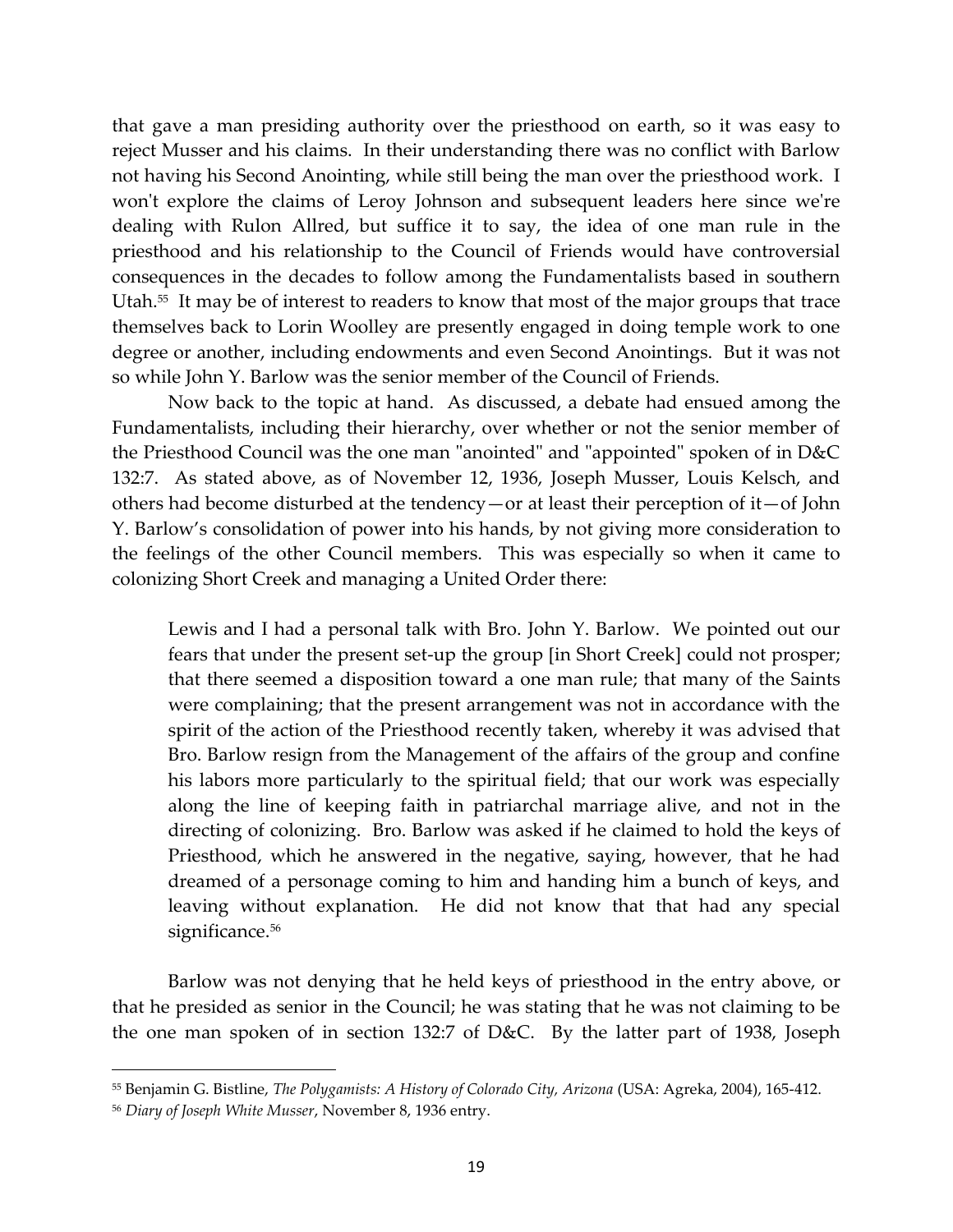Musser had grown tired of the disputes, writing in his journal that "It is the mission of the Priesthood group at the present time to teach the fulness. Stop quibbling about who holds the "keys" but each magnify his particular calling and see to it that no day passes that they are not engaged in advancing the cause of the Kingdom."<sup>57</sup>

A decade later, Joseph Musser had connected the ordinance of the Second Anointing to the long awaited confirmation by the Lord of the Council's calling, sometimes termed "the Second Comforter" by Latter-day Saints. While John Y. Barlow was in Short Creek, Musser told a meeting of less than a dozen men that "The only way to qualify to see the Second Comforter is to receive the Second Anointing." The problem was that the Fundamentalist men were barred from the Temple. Not to worry, Musser assured them, "You will not be condemned for what they are not giving you."

You are entitled to them through your faithfulness. The second endowment comes direct from the Lord. Part of that is to receive Jesus Christ, who is the Second Comforter. I hope we can all live long enough to receive that blessing, or else you must receive it by proxy. It is necessary! It is glorious! I cannot say much about it. That is the time the Holy Spirit of Promise gives you your wives. That is the time you can say they are yours. We must pray for that and exercise faith that the temple will be opened to  $us.^{58}$ 

The question over the "one man" would not be unanimously agreed upon while John Y. Barlow was alive. In fact, after several incidents occurred which added fuel to the fire, <sup>59</sup> Joseph Musser revealed to Lyman Jessop in 1948 that he believed "The Priesthood is definitely out of order."<sup>60</sup> Over the next several years some folks began wondering about rumors they had heard that Lorin C. Woolley had passed the Keys of Priesthood to an "Indian Prophet" living somewhere in Mexico.<sup>61</sup>

<sup>57</sup> *Diary of Joseph White Musser*, August 11, 1938.

<sup>58</sup> *Minutes of The Junior School of the Prophets*, May 1, 1948, Copy of original in my possession.

<sup>59</sup> Marianne T. Watson, "The 1948 Secret Marriage of Louis J. Barlow: Origins of FLDS Placement Marriage, *Dialogue* 40 (Spring 2007), 83-136.

<sup>60</sup> *Diary of Joseph Lyman Jessop*, September 27 to October 2, 1948, Vol. 3:99.

<sup>61</sup> Joseph Musser and the newly called Priesthood Council went on a trip to Mexico in April of 1952 to visit Margarito Bautista and the Mexican Saints under his direction there; also to investigate claims that had been circulating among Fundamentalist Mormons for some time that Lorin C. Woolley had miraculously visited a white Indian Chief there in order to deliver the Keys of Priesthood to him before Woolley's death. Musser recorded in January of 1931 that Lorin Woolley had told him a "Lamanite Prophet is laboring among Lamanites in Yucatan. Been laboring about 8 months." [Briney, *Joseph W. Musser's Book of Remembrance*, 35]

Lyman Jessop, one of the men accompanying Musser, wrote they were "looking for a white race of Indians (Lamanites)."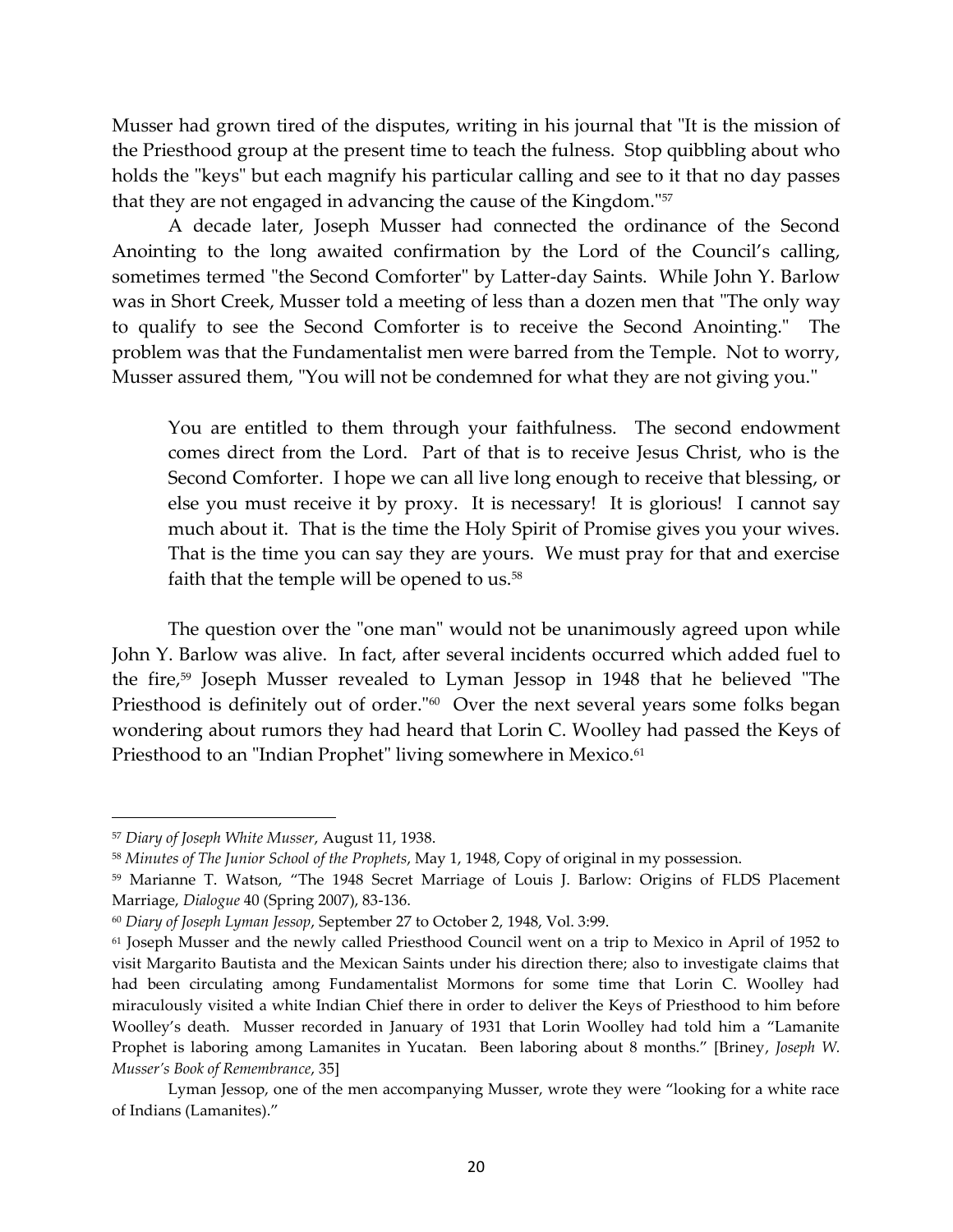When President Barlow passed away on December 29, 1949, Musser became the senior member of the original Priesthood Council. He later told several men who had previously had questions about Barlow's authority, such as Lyman Jessop, that he (Musser) held "all the Keys to Priesthood." 62 Two years later, on June 22, 1952, Joseph met with the brethren of the Priesthood and informed them that he had "been before the Lord during the week," and asked Him who His "rightful representative on earth now" was. Crying aloud, he told the men present that "The Lord told me that I am that man and that what I have done in calling Brother Rulon Allred is right and that those brethren who claim the priesthood and are against me will all be dismissed in the due time of the Lord." 63 Possibly making reference to that occasion in a meeting with sisters of the Allred Group Relief Society in 1976, Rulon confided to them:

There were a handful of men who knew that Joseph W. Musser had talked with the Lord Jesus Christ on more than one occasion. The body of the people who lived during his lifetime never knew it, never heard it, and would never have believed it had they been told.<sup>64</sup>

Joseph W. Musser chose Rulon Allred to be his successor before his death, along with organizing a new Priesthood Council, due to the opposition he was receiving from the original Council. A number of current and former members of what came to be called the Apostolic United Brethren whom I have spoken with hold to the belief that Rulon and several other men received certain temple blessings under the hands of Joseph W. Musser prior to his passing; while others think that although Musser desired to do so, he was told by the Lord not to, and he passed before it was ever accomplished.<sup>65</sup> I will avoid a lengthy inquiry into that question here, because regardless of which side you choose, I believe that much like his priesthood file leader,

I believe that Lorin did come with a heavenly messenger to this land in 1932 and did an important work among these people—but Francis Darter has jumped to conclusions pertaining to just what Lorin done... We hope to learn more about it.

After unsuccessfully searching for the people spoken of and arguing with Bautista over the situation, the men returned to Salt Lake City. Musser told them the trip was not a failure because "this mission was for our experience as witnesses to this Lamanite situation, that the gospel door is being opened to this people, and there is much to be done in the future." [*Diary of Joseph Lyman Jessop*, April 22, 1952, Vol. 3 161-162; See also September 28, 1937, Vol. 2:135]

<sup>62</sup> *Diary of Joseph Lyman Jessop*, June 4, 1950 and January 29, 1950, Vol. 3:130-131, 125.

<sup>63</sup> *Diary of Joseph Lyman Jessop,* June 22, 1952, Vol. 3 169.

<sup>64</sup> *Recording of Rulon C. Allred speech in Relief Society Meeting*, 1976, Copy in my possession.

<sup>65</sup> It appears from Jessop's diary and other sources that Musser was considering bestowing the Second Anointing on several men and their wives. Those who believe it did occur before his death point to certain passages in particular: *Diary of Joseph Lyman Jessop*, February 3, 1952, October 18, 1953, and January 9, 1954, Vol. 3:151, 202 and 205.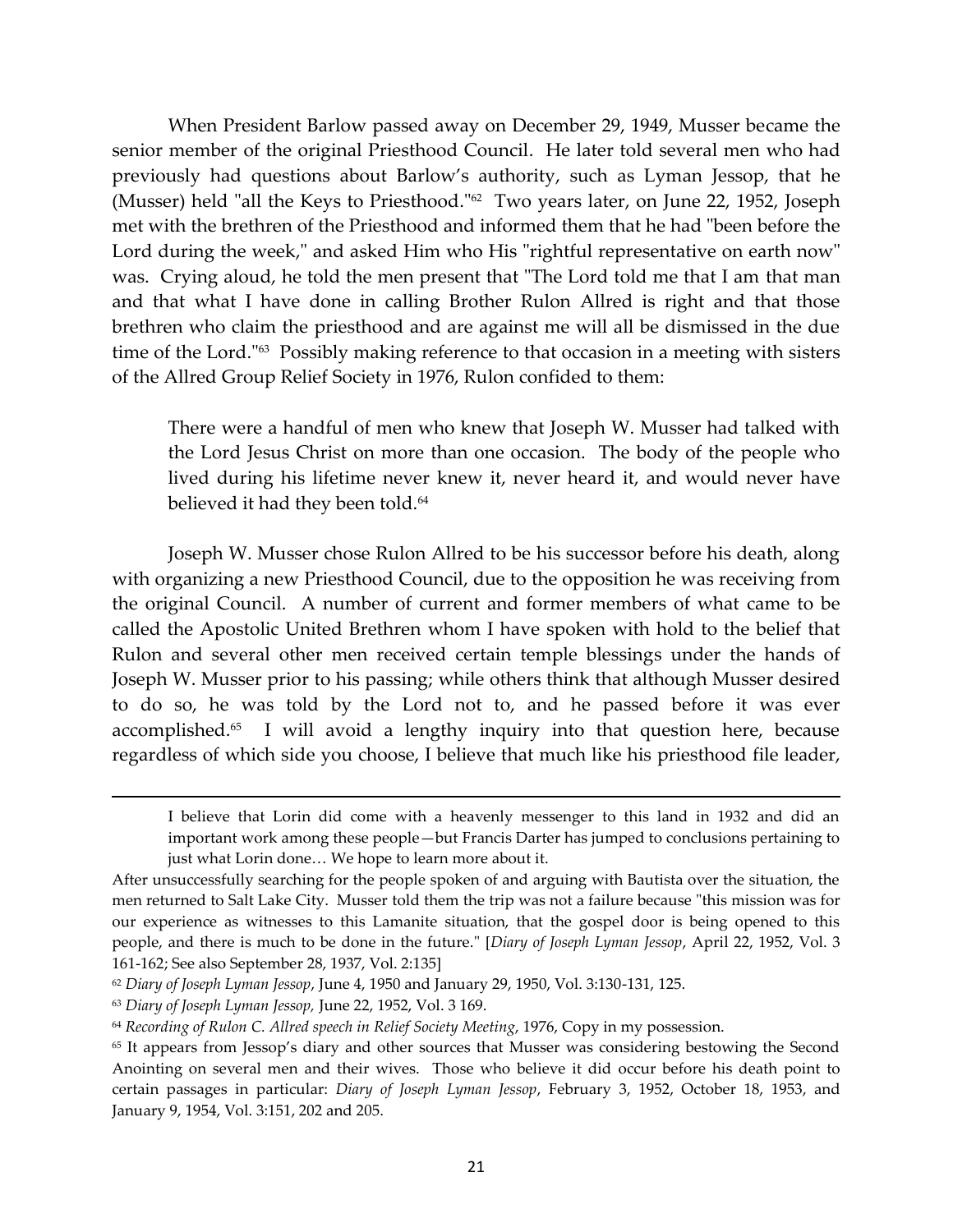Joseph Musser, Rulon Allred did not automatically assume that the man who was senior member of the Priesthood Council—even if he had received his Second Anointing—was the man spoken of in D&C 132:7. On August 13, 1965, Rulon Allred's son Louis spent most of the day picking his father's brain over history and doctrinal matters. Still in the mainstream LDS Church, and attempting to find out just what position his father held as opposed to President David O. McKay, Louis recorded in his journal:

His [Rulon's] claim is that the church is out of order and because President Grant refused to exercise the keys of sealing in plural marriage, a necessary portion of eternal marriage before a person can attain all the blessings of the celestial kingdom, the men the Lord had provided through John Taylor had to take over to exercise the keys and keep plural marriage alive under the direction of the worthy senior. The one man holding the keys – sec. 132:7 – no longer exists because the church is out of order as is the priesthood.<sup>66</sup>

This source and others demonstrate that as of that time, Rulon Allred believed that no one on earth was the one man "anointed" and "appointed." If we are to understand from the sermon quoted by the editor that Rulon later changed his position and claimed the office described in D&C 132:7, I would like to see clearer evidence or testimony. If true, such an affirmation probably mirrored Joseph Musser, who did not presume to be that man based on seniority in the Council, or having received his Second Anointing, but instead looked to revelation. Several friends of mine in the AUB point out that Rulon made statements before his death that ring similar to those portrayed by Musser, which for them opens up the possibility he could have changed his tune. For instance, on May 5, 1973, he pronounced:

I know that God lives! How do I know? How do I know that you live? I have seen your faces. I have gazed into your eyes. I have heard your voices. I have touched you. How do I know God lives? In that same manner. You cannot believe these things if you do not want to believe.<sup>67</sup>

Other folks who were close to Rulon think the idea that he would claim such an exalted office without them knowing about it is highly unlikely. The mystery continues! We must keep in mind that it's a fine semantic line between the one man who presides over the Keys in the Council, and the one man "anointed" and

<sup>66</sup> Cheryl M. Allred and Bonnie N. Taylor (Editors), *The Journal of Louis Rulon Allred Volume 1 1959-1976* (Privately published), August 13, 1965, p122.

<sup>67</sup> *Recording of Rulon C. Allred Testimony*, May 27, 1973, Copy in my possession.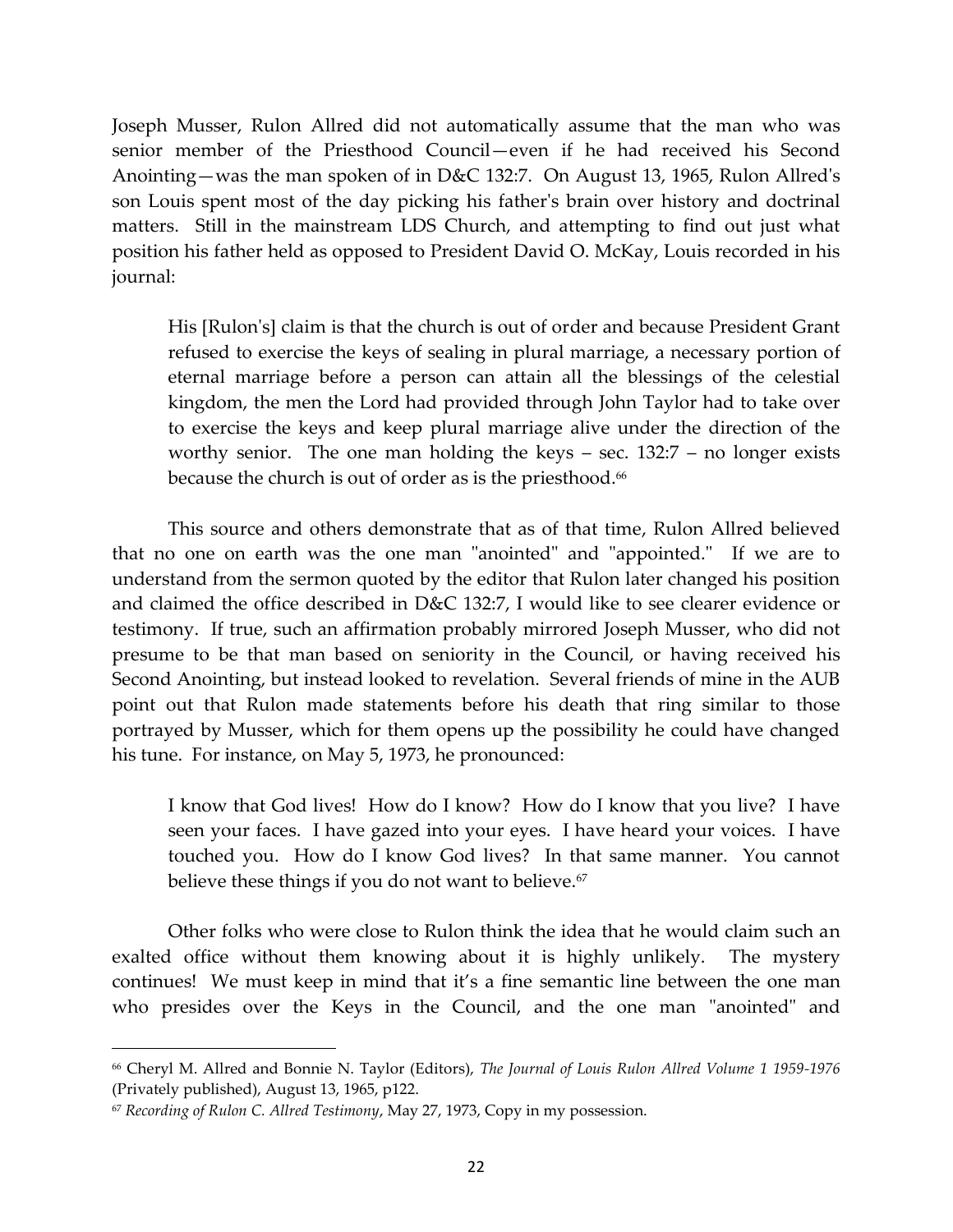"appointed." I'd hate to put words into the mouth of Rulon Allred that he had never said or thought. If anyone reading this review has more information on this topic, please contact me at my email address, provided at the end of this paper.

You will notice below that Rulon references verse 6, not 7, which states that someone who "receiveth a fulness thereof must and shall abide the law, or he shall be damned, saith the Lord God." Probably he meant verse 7, which pertains to the one man "anointed" and "appointed," and was simply mistaken or misquoted. At any rate, Rulon's relationship to Brother Musser, along with knowledge of the history of the debate over who held the one man office, puts the discourse in question in a broader context. Referring to Wilford Woodruff's appointment of Anthony W. Ivins to act in his stead to seal plural marriages in Mexico, Rulon expounded:

And it was by this authority of this man who held the keys [Woodruff], that Anthony W. Ivins performed those ordinances. This is the key to the whole situation. Somewhere upon the earth, in every dispensation where the fulness of the gospel has been restored, there must be one man who has them or is living the fulness of those principles. He has the keys and bestows the authority upon others to administer. So we come to the conclusion that there is one man at all times upon the earth holding the keys of this authority, though he may not himself be performing those ordinances. And, understanding these principles, we will find that no man has the authority to perform these ordinances except it be given to him from the man who holds that key, or unless it is that man himself. No, this is a divine principle that runs down through the world, plainly elucidated and expressed in verse 6 of Section 132 in the Doctrine and Covenants... No marriage performed by anybody else that is not authorized by the man who holds these keys will be enduring in and after the resurrection, or God is a liar.<sup>68</sup>

Pages 53-61 – The editor does a great job presenting a short overview of Mabel's attitude about life and her experiences in her later years.

# **MABEL'S STORY**

 $\bf D$  orn in 1919 as a twin sister, Mabel Finlayson Allred and her family eventually **B** orn in 1919 as a twin sister, Mabel Finlayson Allred and her family eventually settled in California at the outset of her teens, attending the Hollywood ward of the LDS Church. Her life was changed forever when headlines splashed across the local newspapers announcing the arrests of men for cohabitation in Arizona. It wasn't long

<sup>68</sup> Allred, *Treasures of Knowledge*, March 28, 1976, Vol. 2:266-267.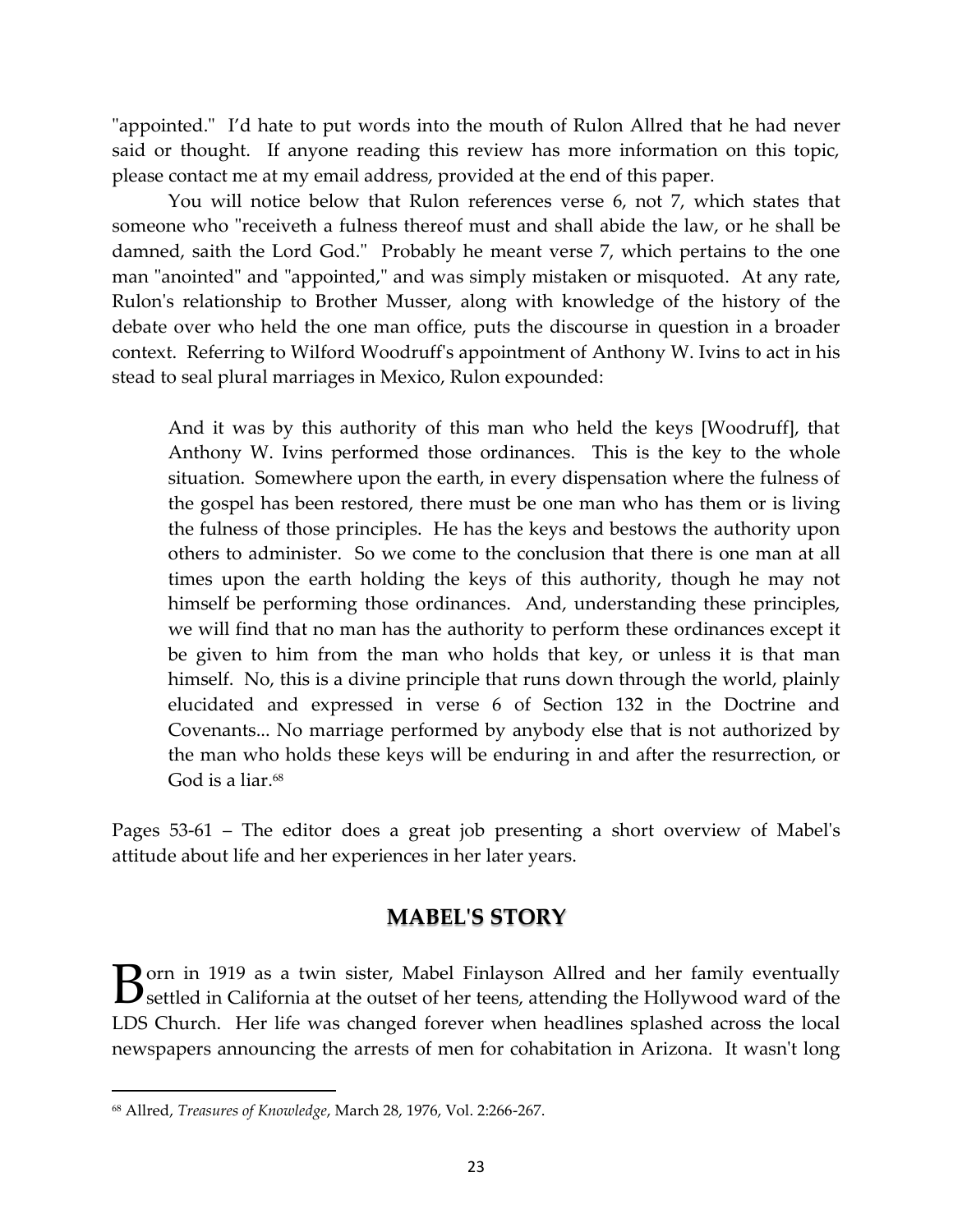before her family was one of several in the ward finding interest in the claims of these Fundamentalist Mormons. Mabel prayed and received an answer to her prayer that, yes, not only was it a true principle, but she would someday live it!

On Christmas Day, 1935, Mabel and her twin sister Melba learned that although Rulon Allred, a local LDS doctor, was grieving over the separation of his wife Katherine due to his new beliefs concerning "the fullness of the gospel," he had recently married two young women. Although shocked, Mabel knew at once that she too was to be one of his wives! Shortly thereafter she and her family made the daring move to Short Creek, Arizona, due to her father's health... and no doubt due to their sympathy with the die-hards struggling to eke out an existence in the desert. Only a few days before their father passed away, he told Rulon he could only have one twin if he married the other also. Rulon was happy with that two-for-one deal, and so were the girls. He would later testify that besides Mabel and her sister, "two more lovely girls never lived," and that he "was immediately attracted to them." 69

Anyone who has read about life in early Short Creek knows it was no song and dance. The Saints living there were not a far cry from their ancestors who came west with Brigham Young as far as hardships went. After she moved to St. George, Mabel and Rulon were married in 1937, starting a life that would be more adventurous, and sometimes lonely, than she might have suspected. Rulon moved his wives to Salt Lake City and tried to carry on without raising eyebrows of orthodox Mormons encircled around them, but they only escaped detection until 1940, when they were excommunicated from the LDS Church. Besides ecclesiastical problems, at times Rulon's ladies had each other to contend and compete with. Mabel can probably now chuckle about some of the tit-for-tat disagreements the wives had, which most likely drove her crazy at the time:

[Rulon and] Mabel's anniversary. I fixed them a lovely dinner. Myrtle was pretty nasty about staying with Mabel's babies so Mabel stayed home although it was Myrtle's turn. There are things to be said on both sides however. Myrtle has spoiled mine and Mabel's anniversaries now; I hope she feels better.<sup>70</sup>

When they had finally settled down in a home far better than what they had experienced previously, the FBI swooped down and shattered their dreams. Even some of the women were hauled off to jail in what became known as the 1944 Raid. Mabel and her twin sister Melba found themselves behind bars wondering what would be their fate:

<sup>69</sup> *Rulon C. Allred, Interview with John Stewart*, March 7, 1974.

<sup>70</sup> *Diary of Athlene Allred,* March 28, 1943, Typescript in my possession.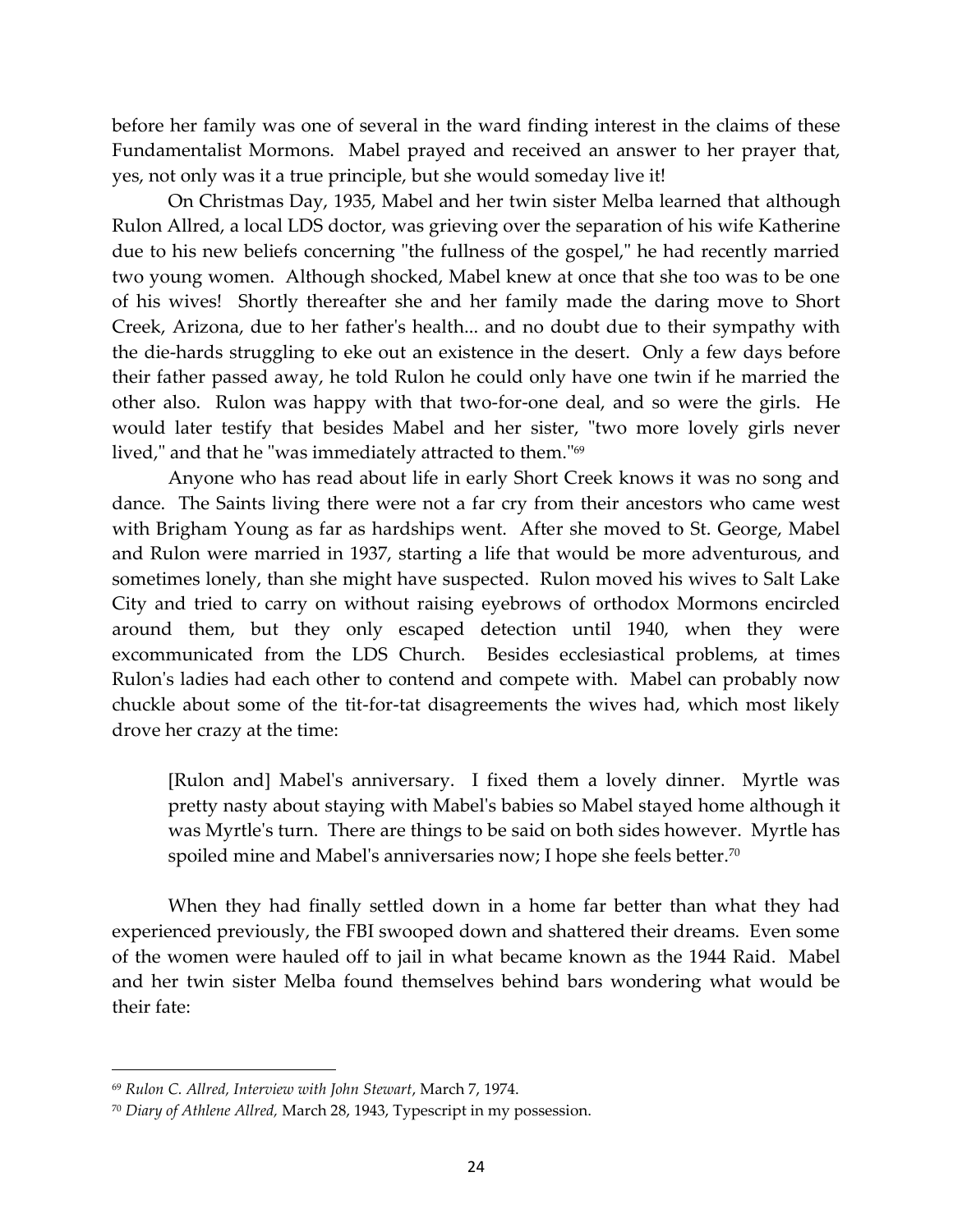Arriving at the jail, we were treated the same as hardened criminals. They took our fingerprints and pictures, (mug shots) of us, both profile and looking straight ahead. Then we [Melba and I] were escorted to a rather large jail cell – one that would hold several prisoners... The iron-barred door clanged shut behind me, and I will never forget that moment! This was unreal—a nightmare! I was locked in this despicable place, not knowing when I would be free again! Or when I would be permitted to be with my two little boys again! $71$ 

Mabel's sister Melba recorded that when she and her twin sister found out they were on the front page of both evening papers, they "were pretty upset."<sup>72</sup> While the women were soon released, the men eventually had to bite the bullet and serve time in prison. Eventually some of them, including Rulon, signed an agreement pledging they would refrain from advocating or solemnizing plural marriages in order to be let out on parole. Several others (Charles Zitting, Louis Kelsch, Arnold Boss and Morris Kunz) refused to bow to the state and remained locked up until they were released. At the invitation of Dayer LeBaron, Rulon and others decided to move to Mexico in 1947 in order to get out from under the government pressure. Due to harsh living conditions and head butting over authority claims between Dayer and members of the Priesthood Group, Rulon's family returned to Utah. Mabel and the other wives waited a few weeks for Rulon to serve time for fleeing the country, and then they were back together again.

Mabel gives her side of the story in her reminiscence of her husband's calling by Joseph Musser to be his Second Elder, and eventually a member of Musser's new Priesthood Council.<sup>73</sup> Soon after, the Allred family was again on the run from rumors of authorities bent on taking their children. The women split up and moved to various locations in the United States. Mabel and her offspring ended up in Elko, Nevada for several years, wondering if this cat and mouse game would ever end. Her piano playing and love for music assisted in keeping her sane during this time of persecution for living what she considered a necessary sacrifice to keep the laws of God. Her husband blamed the LDS Church, commenting that they had "plotted against his family, resulting in his scattering it over five states." Nevertheless, in "its scattered condition he advised them to attend the church, claiming to be non-Mormons," <sup>74</sup> which proved too difficult to pull off: Mabel ended up playing the piano for every venue in town, including the LDS and Baptist Churches! She found out later that the Mormon Bishop in Elko knew she was coming two weeks before she arrived!<sup>75</sup>

<sup>71</sup> Bradley-Evans, *Plural Wife*, 111.

<sup>72</sup> *Diary of Melba Finlayson Allred*, March 7, 1944, Typescript in my possession.

<sup>73</sup> See also Melba F. Allred, "Items Concerning Priesthood," May 15, 1966, in Gilbert Fulton (Editor), *Gems,* 

*<sup>3</sup> Vols.* (Salt Lake City, UT: Gems Publishing, 1967), 2:33-43.

<sup>74</sup> *Minutes of Priesthood Meeting*, November 2, 1958, Copy of original in my possession.

<sup>75</sup> Bradley-Evans, *Plural Wife*, 132-134.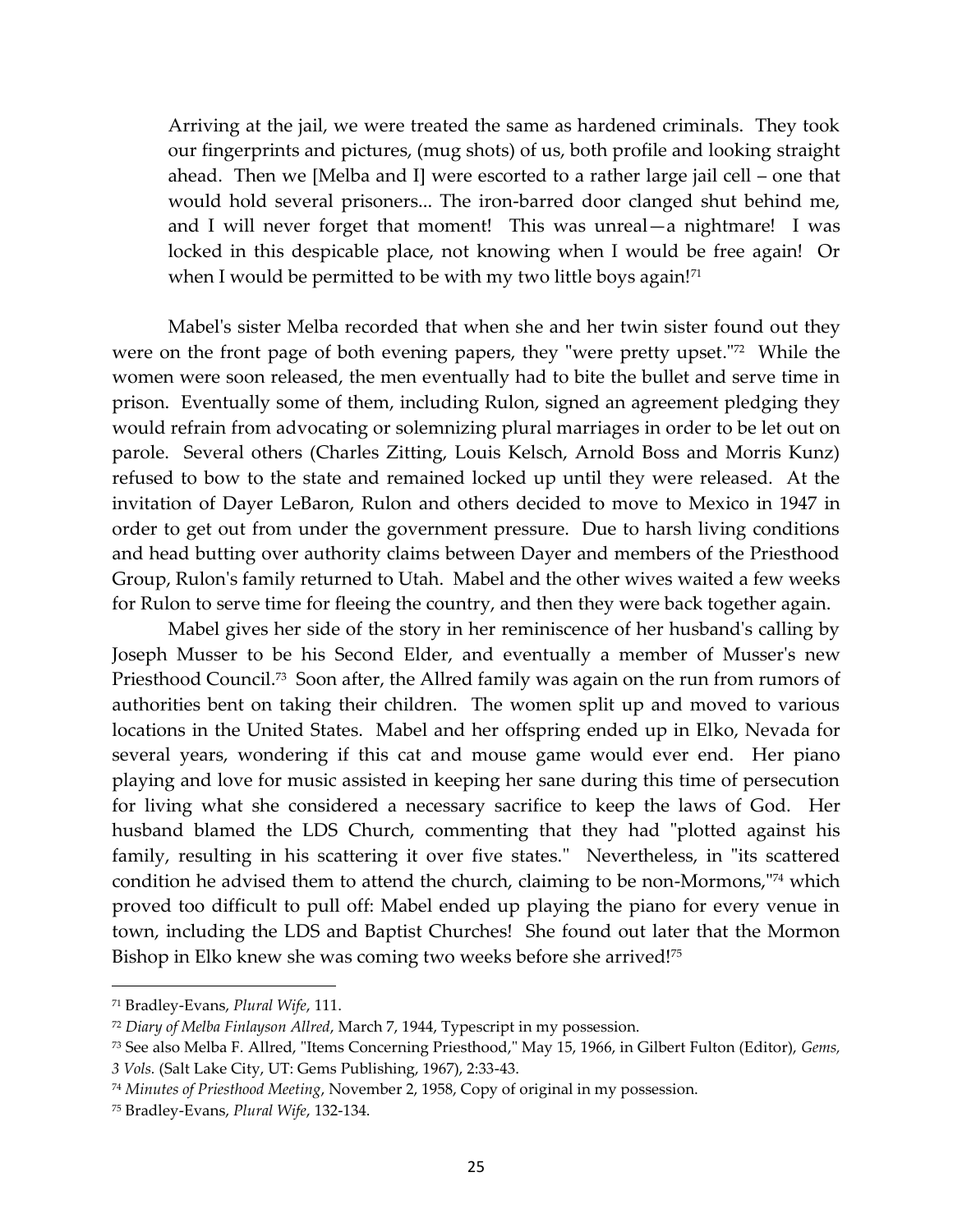Finally back in Utah, the Allred family was able to settle down while Rulon practiced naturopathic medicine; delivering babies and fighting ailments of every type. The group under the new Council prospered, growing with every new baby born. On the night of May 9, 1977, Rulon conversed with some of his family "about the life we had in Heaven befor[e] we came here, this life and then life after death." 76 Their happiness came to a crashing halt the next day, May 10, 1977. Ervil LeBaron sent two women into the office where Rulon worked and they shot him to death for not accepting Ervil as head of God's work on earth. A revelation concerning Rulon, given to her the night before, gave Mabel comfort in this time of tragedy, in addition to the premonitions felt by other family members. A journal entry in Rulon's diary exactly two years before he was killed demonstrates his uncanny sense of impending tragedy:

May 10, 1975. I have two years to put my affairs in order.<sup>77</sup>

When Mabel's daughter Dorothy saw Rena Chynoweth, a wife of Ervil—and the woman who killed Rulon—on television admitting she had committed the murder, and promoting her new book, Dorothy wasn't about to let her get away with it. Rena had already avoided criminal charges; essentially walking away scott-free, so the most she could be hit with was a wrongful death suit. The jury awarded the Allred family a fiftytwo million dollar decision, though they have yet to receive one cent. What really mattered is that despite his shortcomings and mistakes, Rulon be remembered as a man zealously dedicated to serving his God and his fellow man.

The years passed by and Mabel never remarried, content to have had the man of her dreams, and finally enjoying a little time for herself. Her twin sister Melba died just days before they celebrated their 79th birthday together. They had been so attached at the hip their whole lives that is was a great loss. In the last years of her life Mabel felt the urge to rejoin the LDS Church due to her concern that the Apostolic United Brethren hierarchy was "taking over what I understood to be functions reserved for only the Church of Jesus Christ of Latter day Saints... I felt that the Group was interfering with the Church by its assuming authority that they did not have." It is obvious to the studious outsider and the involved insider that there has been an evolution of thinking within the Allred group. Most members believe these changes are from revelations to their leaders, while there are still some old-timers who are uncomfortable with practices that were once taught as outside the scope of their calling and mission. Mabel was one of those who felt things had gone too far:

<sup>76</sup> Marla Jessop (Editor), *Journal and other personal papers of Mary Viola Anderson Thompson* (Privately published), May 9, 1977, p85.

<sup>77</sup> *Diary of Rulon Clark Allred*, May 10, 1975, as quoted in Dorothy Allred Solomon, *Predators, Prey, and Other Kinfolk: Growing Up in Polygamy* (New York, NY: W.W. Norton & Company, 2003), 295.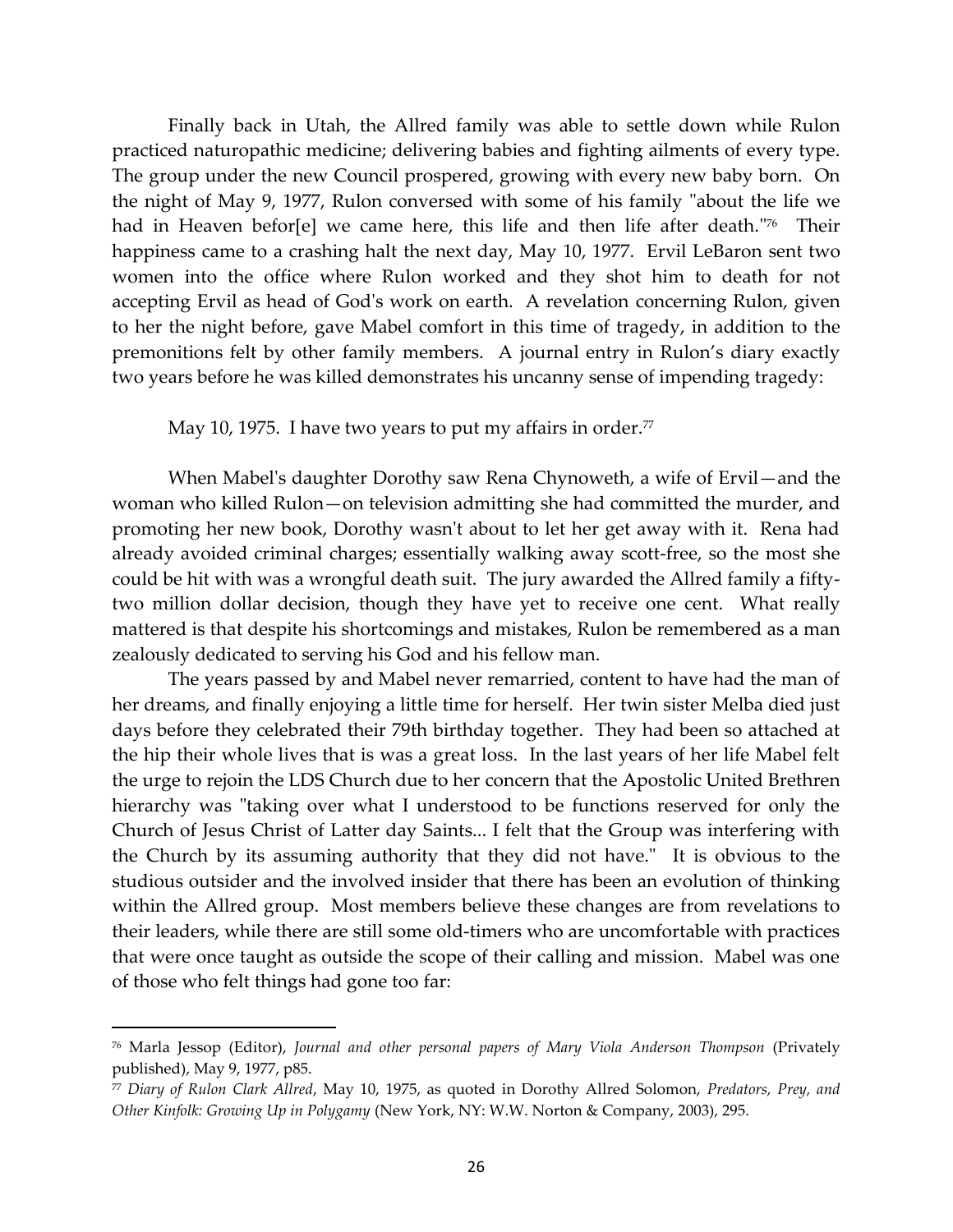As time progressed, I became convinced that our people in the Group were duplicating what the Church of Jesus Christ of Latter day Saints already had, and they were becoming a church unto themselves, another church! I had to ask myself, "Do I want to belong to the Church of the Apostolic United Brethren or to the Church of Jesus Christ of Latter-day Saints, where I believed, and do still that the Keys of the Priesthood and of the Kingdom are held[?]" I prayed fervently to our Heavenly Father about this, asking Him what He would have me do in this all-important decision, and that I wanted to do His will. I dwelt on what Rulon would want me to do, and recalled his telling us, his family, and our Group, "to draw as close to the Church as you can! After all, it is the Lord's Church!" I felt I had married my husband years before in the high and holy Principle of Celestial Plural Marriage, and that this was the only authority given to the men in the 1886 meeting. I came to realize that my answer from Heavenly Father was to go back into the [LDS] Church.<sup>78</sup>

Mabel was rebaptized into the LDS Church on September 30, 2001. Later she was blessed by Apostle Joseph B. Wirthlin, in which he restored all her former temple blessings, which resulted in her being able to enter the Salt Lake Temple in 2003. She never gave up the belief that she, Rulon, and their children would be together forever with the rest of her husband's family, but left it to God to sort out. Mabel Finlayson Allred passed from this life on May 6, 2005, leaving behind a legacy and life of adventure that makes her worthy of being called a "frontier" woman.

### **SUMMARY**

t a time when Warren Jeffs and the T.V. show "Sister Wives" has raised national A<sup>t a time</sup> when Warren Jeffs and the T.V. show "Sister Wives" has raised national interest in Mormon Fundamentalism and its adherents, it is refreshing to read an autobiography of a woman who lays out what life was like growing up in the polygynous subculture based in Utah, and who wouldn't have changed it for the world, despite the trials and tribulations she had to pass through. And, I might add, her twin sister was also her sister wife! As the editor puts it: "In a decade when the publication of numerous narratives of apostates who have left the Fundamentalist groups to write exposés about life on the inside [abounds], a story like Mabel Allred's is profoundly important because it suggests there is another point of view."<sup>79</sup>

Mabel's tale is peppered with information concerning her family, and the struggles that ensued when she chose to become the plural wife of a man loved and hated by many. She comments on several of the important occurrences within Mormon

<sup>78</sup> Bradley-Evans, *Plural Wife*, 182-183.

<sup>79</sup> Bradley-Evans, *Plural Wife*, 61.